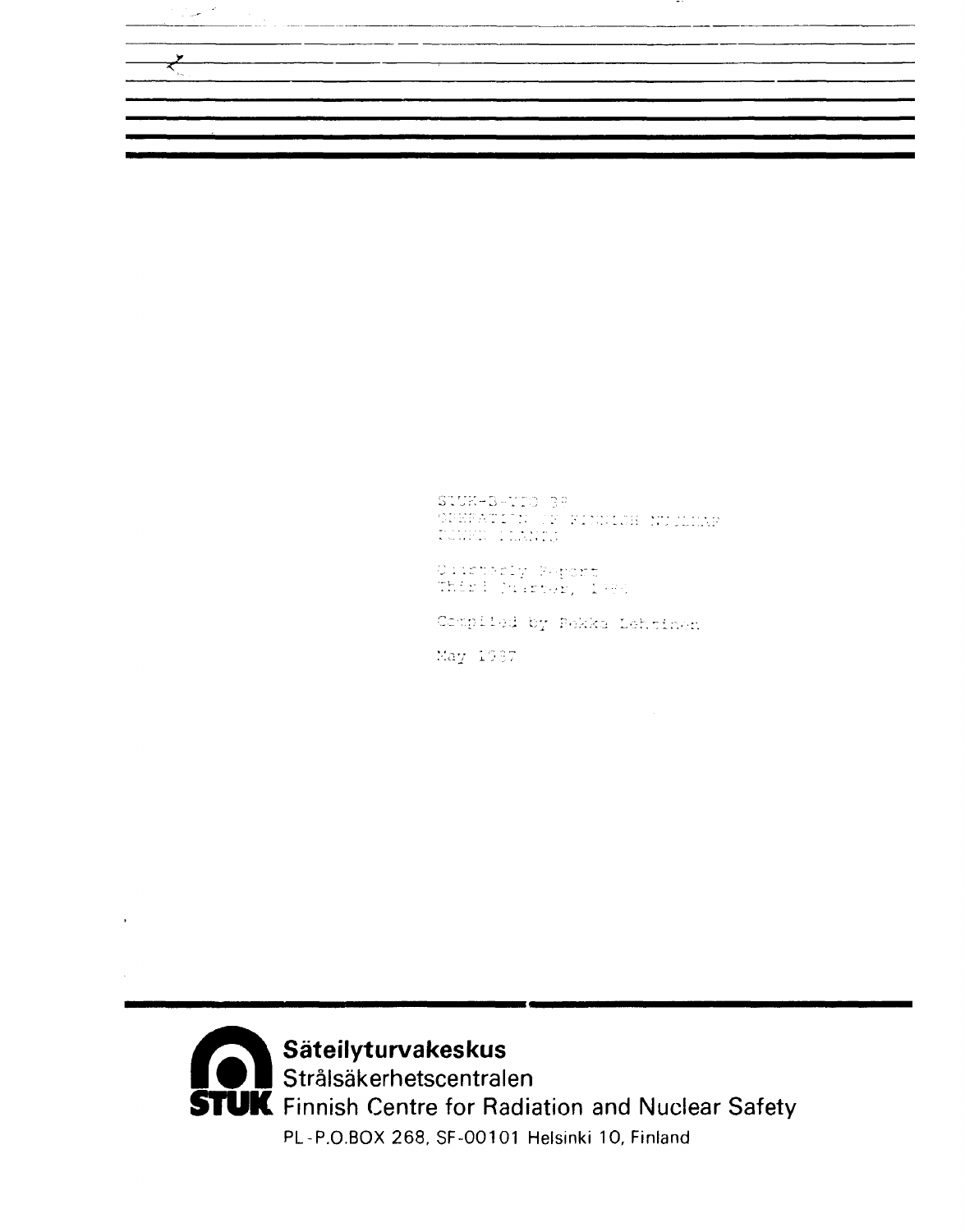STUK-B-YTO 38 OPERATION OF FINNISH NUCLEAR POWER PLANTS

Quarterly Report Third Quarter, 1986

Compiled by Pekka Lehtinen

May 1987

 $\hat{\mathcal{A}}$ 

 $\mathcal{L}^{\text{max}}$ 

 $\sim 10^7$ 

 $\sim$ 

 $\sim 10^7$ 

FINNISH CENTRE FOR RADIATION AND NUCLEAR SAFETY Department of Nuclear Safety

Helsinki 1987

Government Printing Centre

ISBN 951-47-054 $-1$  $:$  ISSN 0731-2884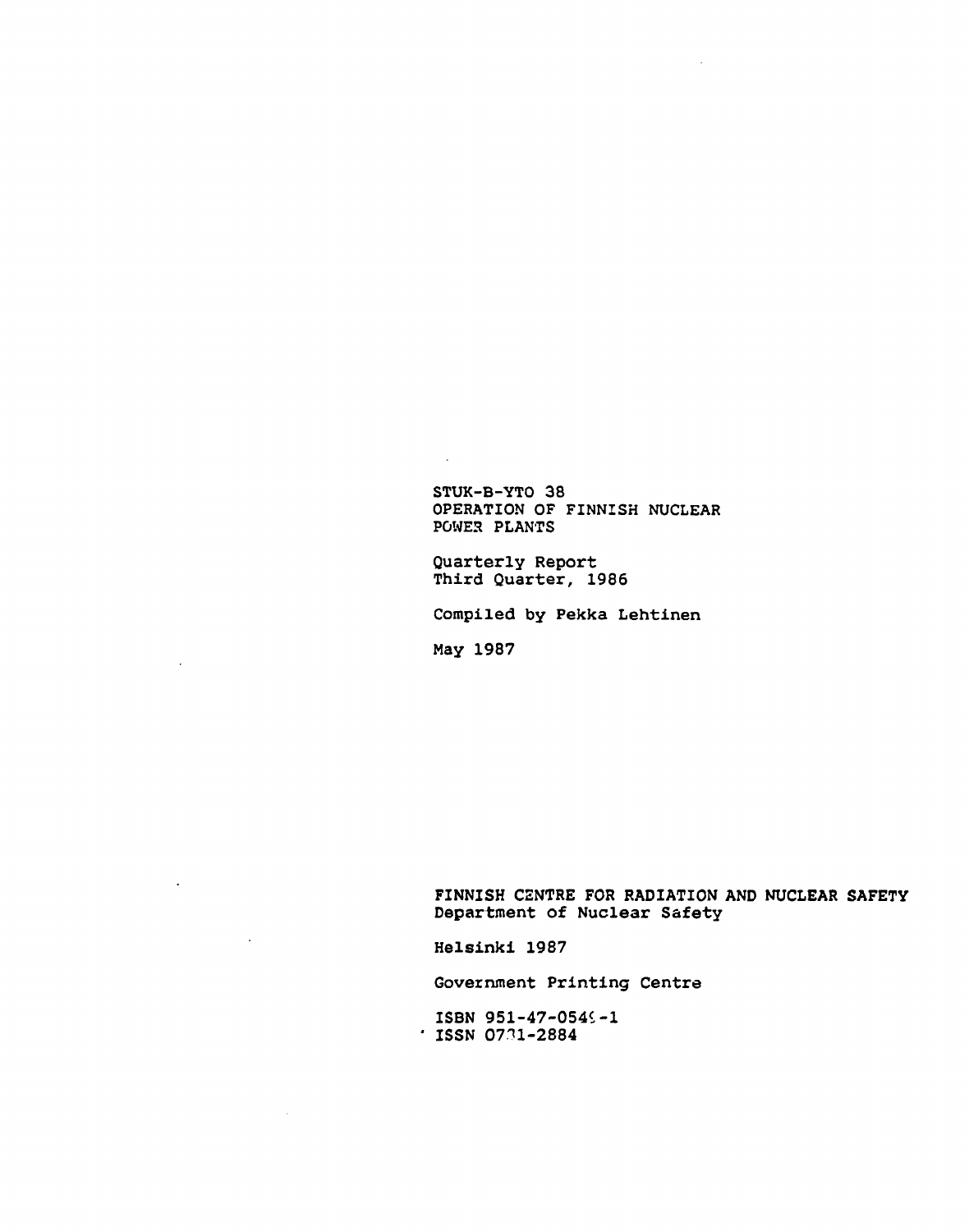Compiled by Pekka Lehtinen

OPERATION OF FINNISH NUCLEAR POWER PLANTS Quarterly Report, Third Quarter 1986

## ABSTRACT

These general reviews of the operation of the Finnish nuclear power plants concentrate on such events and discoveries related to reactor and radiation safety that the regulatory body, the Finnish Centre for Radiation and Nuclear Safety, regards as noteworthy. The report also includes a summary of the radiation safety of the personnel and the environment, as well as tabulated data on the production and load factors of the plants.

In the report period, no event essentially degraded plant safety ncr posed a radiation hazard to the personnel or the environment. For remedying certain defects found in the administrative procedures concerning plant operation and maintenance, the Loviisa power plant was shut down for several days.

INDEX TERMS Reactor operation, PWR type reactors, BWR type reactors

- UDC 621.039.56
- ISBN 951-47-0549-1
- ISSN 0781-2884
- 27 pages
- DISTRIBUTED BY: Finnish Centre for Radiation and Nuclear Safety Department of Nuclear Safety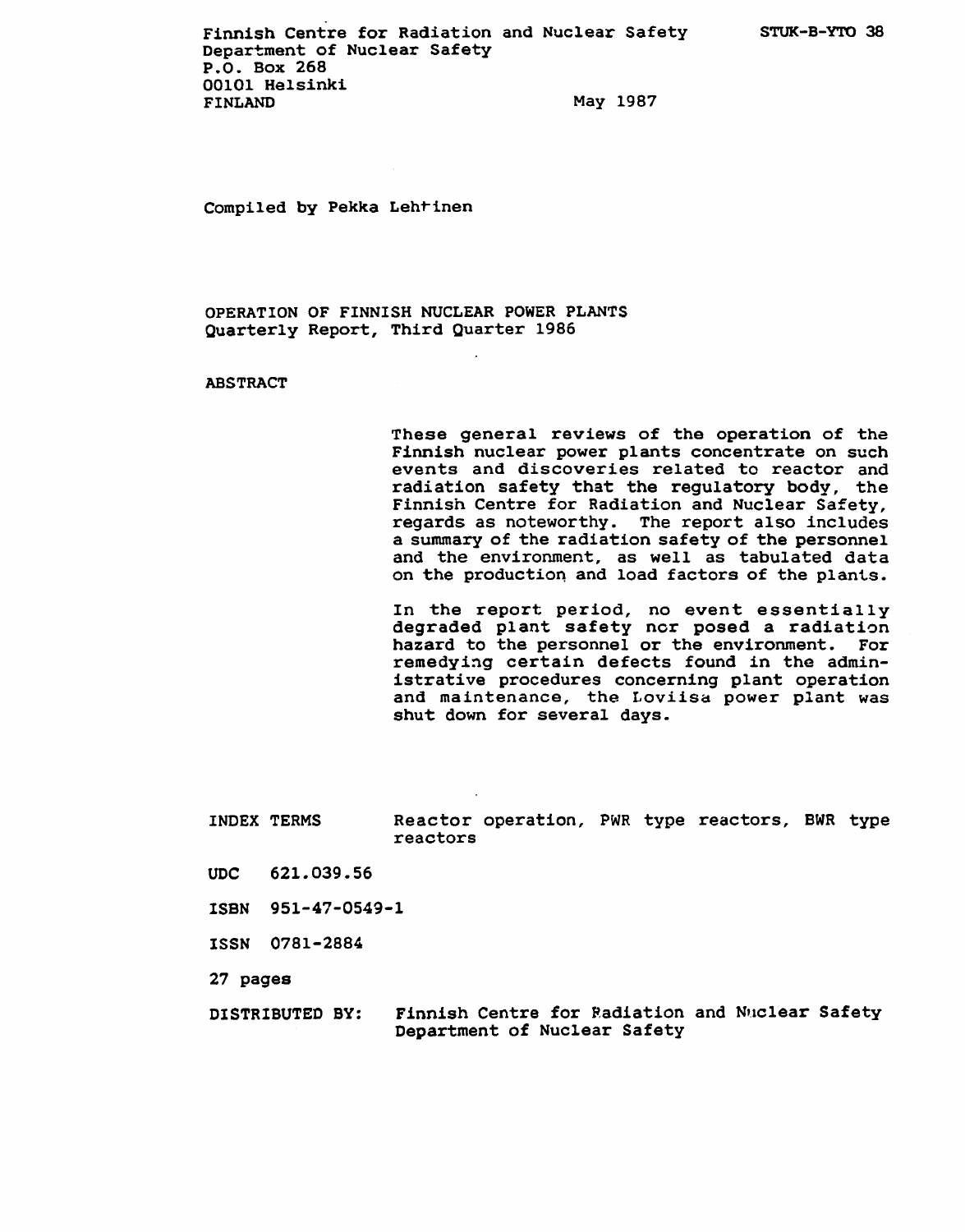| REGULATION OF NUCLEAR FACILITIES           | 4  |
|--------------------------------------------|----|
| PLANT DATA                                 | 6  |
| OPERATION OF THE NUCLEAR POWER PLANTS<br>1 | 7  |
| $\mathbf{2}$<br>INCIDENTS AND DISCOVERIES  | 8  |
| Loviisa 1<br>Loviisa 2<br>TVO I<br>TVO II  |    |
| 3.<br>OTHER MATTERS                        | 18 |
| <b>RADIATION SAFETY</b><br>4               | 18 |
| Personnel<br>Environment                   |    |

 $\label{eq:2.1} \begin{split} \mathcal{L}_{\text{max}}(\mathcal{L}_{\text{max}}) = \mathcal{L}_{\text{max}}(\mathcal{L}_{\text{max}}) \end{split}$ 

TABLES

FIGURES

 $\sim 10^{11}$ 

 $\sim 10^{-1}$ 

 $\bullet$  . <br> <br> <br> <br> <br> <br> <br> <br> <br> <br><br><br><br><br><br>

 $\mathcal{A}^{\mathcal{A}}$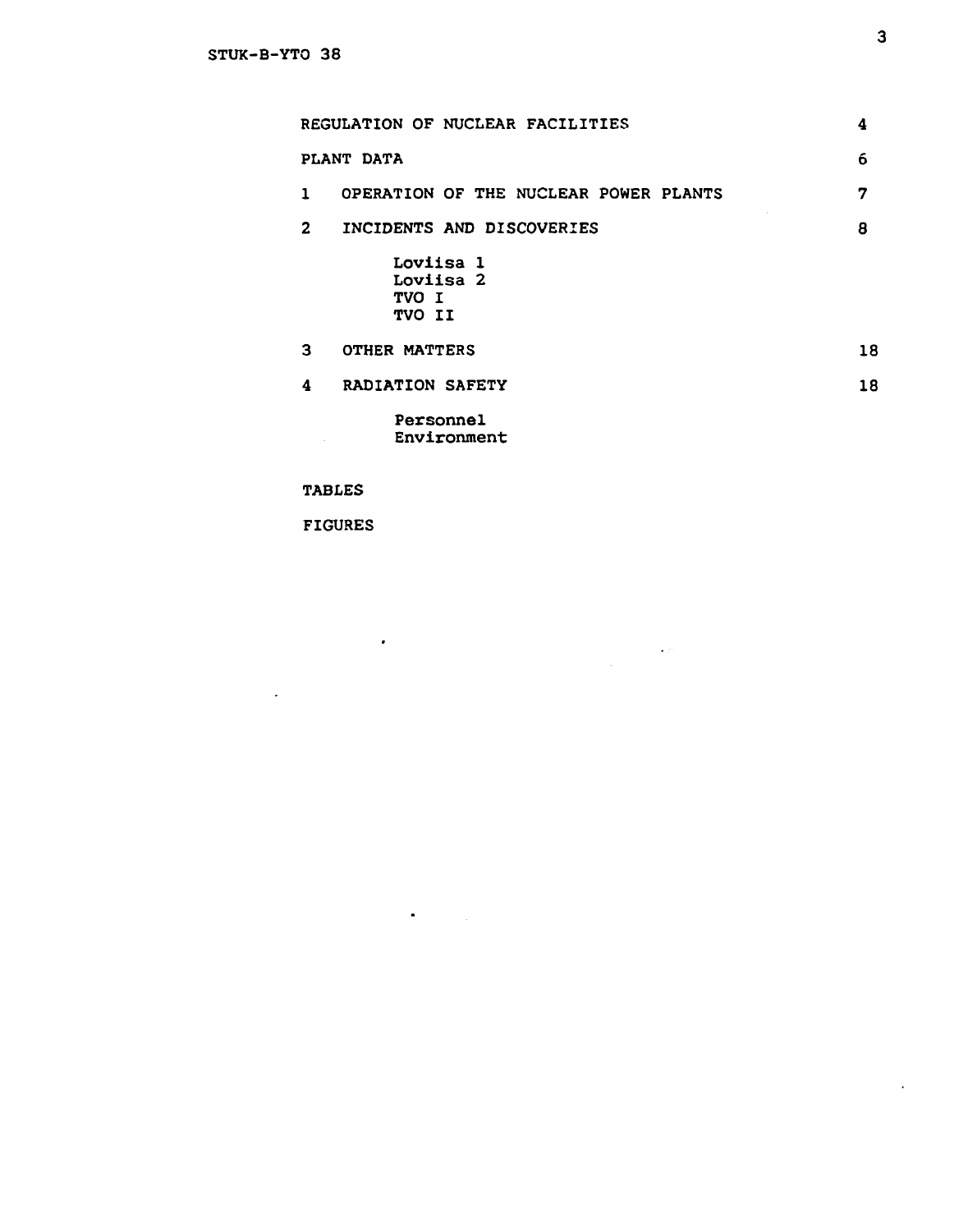#### REGULATION OF NUCLEAR FACILITIES

The regulatory actions and inspections performed by the Finnish Centre for Radiation and Nuclear Safety concern the following areas (it is recommended that the licenses given in parentheses be granted when the inspections have been completed and no reason for withholding the license has been found):

#### Construction phase:

- Preliminary plans of the nuclear facility
- Location and environmental effects of the plant
- Arrangements for nuclear fuel and nuclear waste management (Decision in principle)
- Preliminary safety analysis report on the planned structure and operation of the plant and the safety analyses
- Safety classification of components and structures
- Quality assurance plan
- Plans concerning nuclear fuel and nuclear waste management
- Physical protection (Construction permit)
- Construction plans, manufacturers, final construction and installation of components and structures
- Performance tests of systems
- Final safety analysis report on the structure and operation of the plant and the final safety analyses
- Composition and competence of the operating organization
- Technical specifications
- Nuclear fuel management and safeguards
- Methods of nuclear waste management
- Physical protection and preparedness (Operating license)

#### Operating phase:

- Start-up testing at various power levels
- Maintenance, inspections and testing of components and structures
- Operation of systems and the whole plant
- Operation and competence of the operating organization
- Exceptional events
- Repairs and modifications
- Refuelling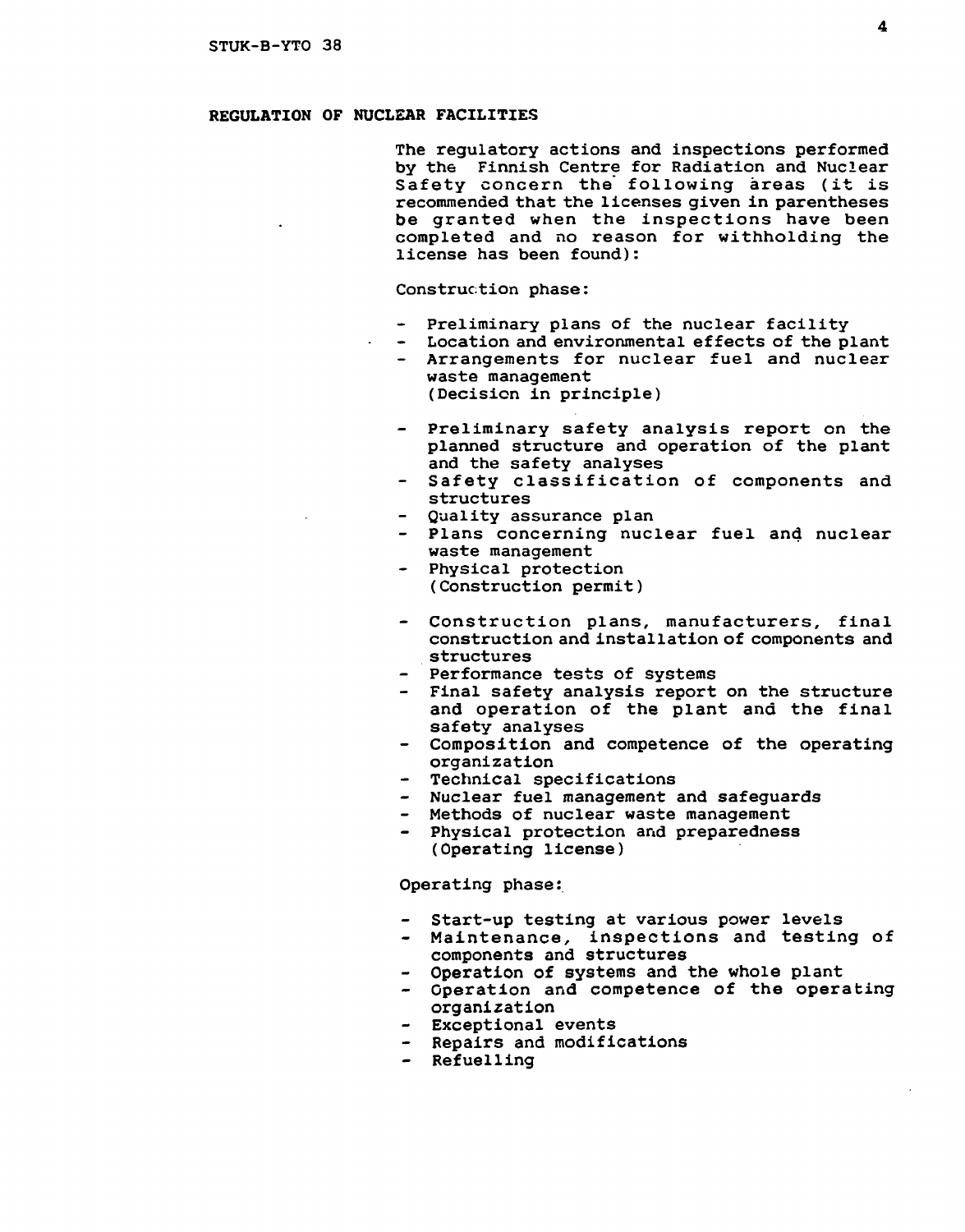- Nuclear fuel management and safeguards
- Nuclear waste management

 $\mathcal{A}_\mathrm{c}$ 

 $\bar{z}$ 

- Radiation protection and environmental safety
- Physical protection and preparedness

 $\downarrow$ 

Observance of the quality assurance program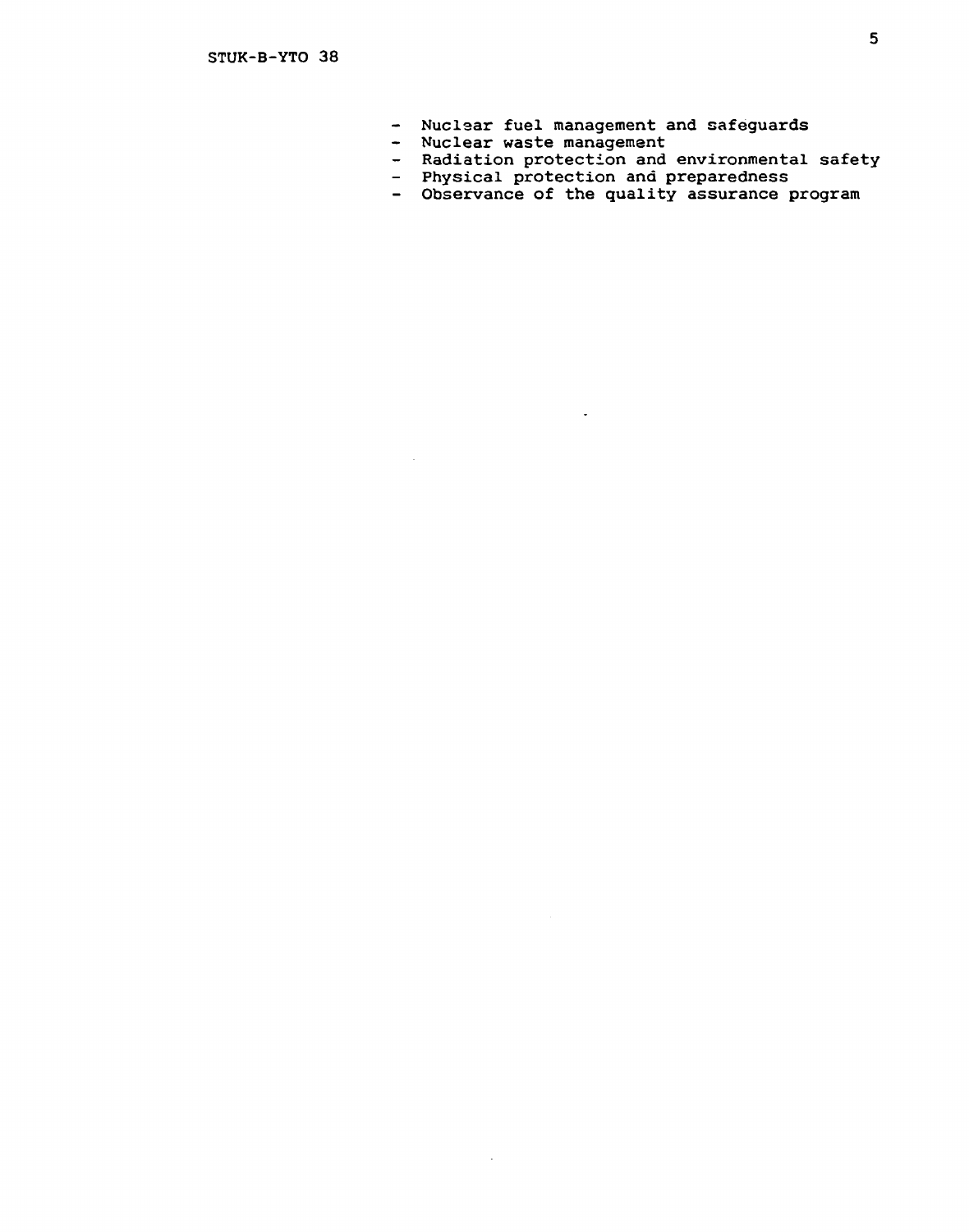$\ddot{\phantom{a}}$ 

## PLANT DATA

| Plant<br>unit | Start-up   | Commercial<br>operation | Rated power<br>(gross/net,<br>MW) | Type,<br>supplier                                    |
|---------------|------------|-------------------------|-----------------------------------|------------------------------------------------------|
| Loviisa 1     | 8.2. 1977  | 9.5.1977                | 465/445                           | Pressurized water reactor<br>(PWR), Atomenergoexport |
| Loviisa 2     | 4.11.1980  | 5.1. 1981               | 465/445                           | Pressurized water reactor<br>(PWR), Atomenergoexport |
| TVO I         | 2.9.1978   | 10.10.1979              | 735/710                           | Boiling water reactor<br>(BWR), Asea Atom            |
| TVO II        | 18.2. 1980 | 1.7.1982                | 735/710                           | Boiling water reactor<br>(BWR), Asea Atom            |

Imatran Voima Oy owns the Loviisa 1 and 2 units in Loviisa and Teollisuuden Voima Oy the TVO I and II units in Olkiluoto, Eurajoki.

τ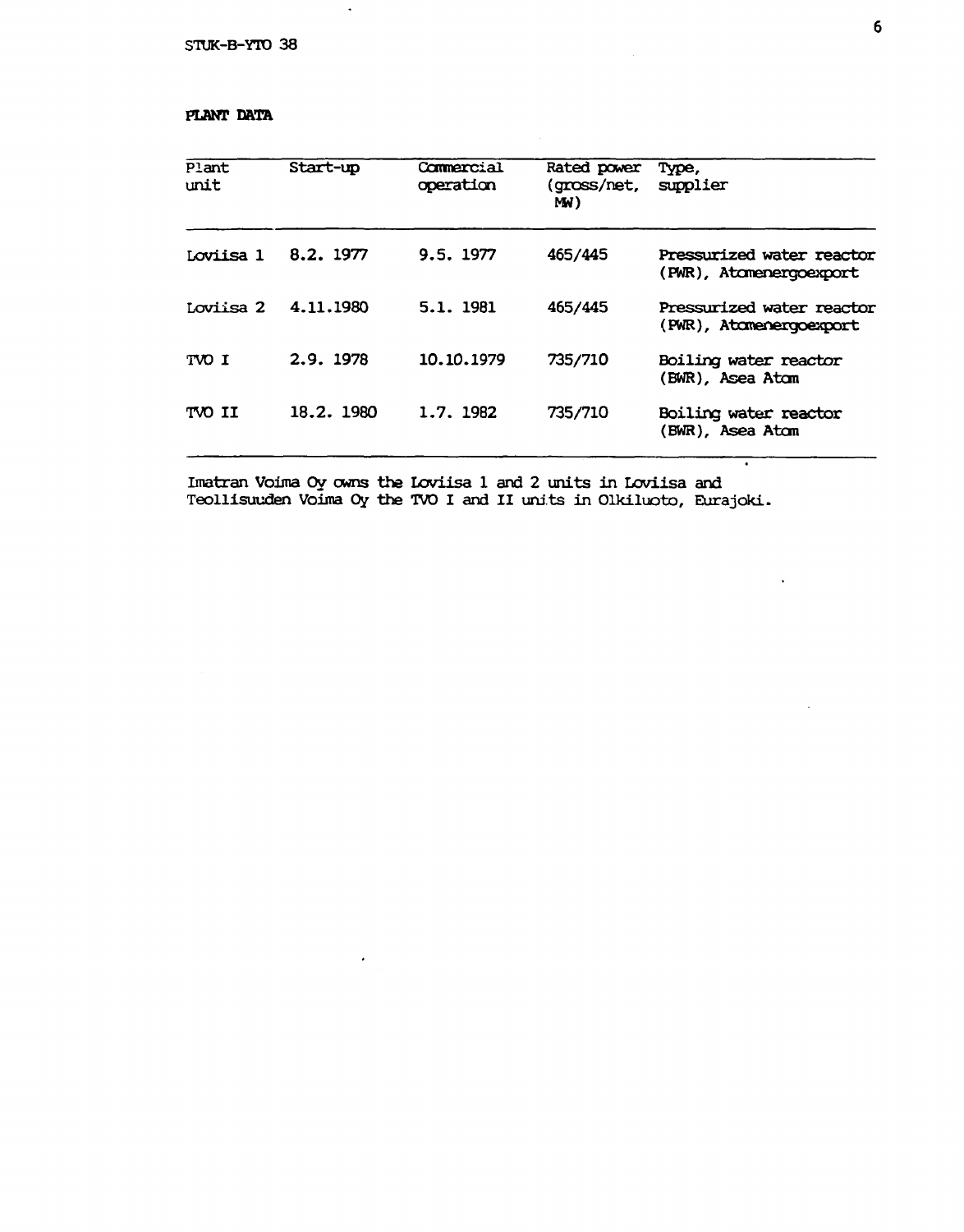## OPERATION OF THE NUCLEAR POWER PLANTS IN JULY - SEPTEMBER 1986

All units, i.e Loviisa 1 and 2 and TVO I and II were in commercial operation.

At Loviisa 1, during the start-up after the annual maintenance, one of the two turbines tripped due to empty pulse tubes in the level measurement of the condensate collector and, five days later, the other turbine tripped because of a broken pulse tube in the level control of the condensate collector. Furthermore, power had to be reduced for repairing the generator circuit-breaker. The unit was placed in cold shutdown for replacing the main circulation pump because of suspected damage in it. Due to the fact that certain administrative procedures were being corrected, the shutdown lasted approx. seven days (see Chapter 2 for Loviisa 2). The annual maintenance of the unit lasted from June 27 to July 20.

At Loviisa 2, during the start-up after the annual maintenance, a leakage occurred in the primary circuit through inadverdently opened valves. This lead to investigations and inspections and remedying of certain shortcomings in the administrative procedures on the basis of these actions. As a consequence, the start-up of the unit was delayed for approx. six days. Another reason for the delay of the start-up was leaking check valves in the main feedwater lines. The prolonged annual maintenance of the unit lasted from July 20 to September 13.

At TVO 1, power had to be reduced for repairing a turbine control valve and, in connection therewith, the unit was placed in cold shutdown for little less than 24 hours for repairing the vacuum breakers in two blowdown pipes of the primary circuit over-pressure protection system. In addition, a small reduction of power had to be made because of a main recirculation pump stoppage and for repairing a sealing weld in a flange of the low-pressure preheater.

At TVO II, during the start-up of the unit after the annual maintenance, power had to be reduced due a defective test relay of the low-pressure turbine control valve.

The amount of electricity produced by the Finnish nuclear power plants to the national grid in the report period totalled 4.07 TWh. According to the statistics compiled by the Finnish Association of Electricity Supply Undertakings, the net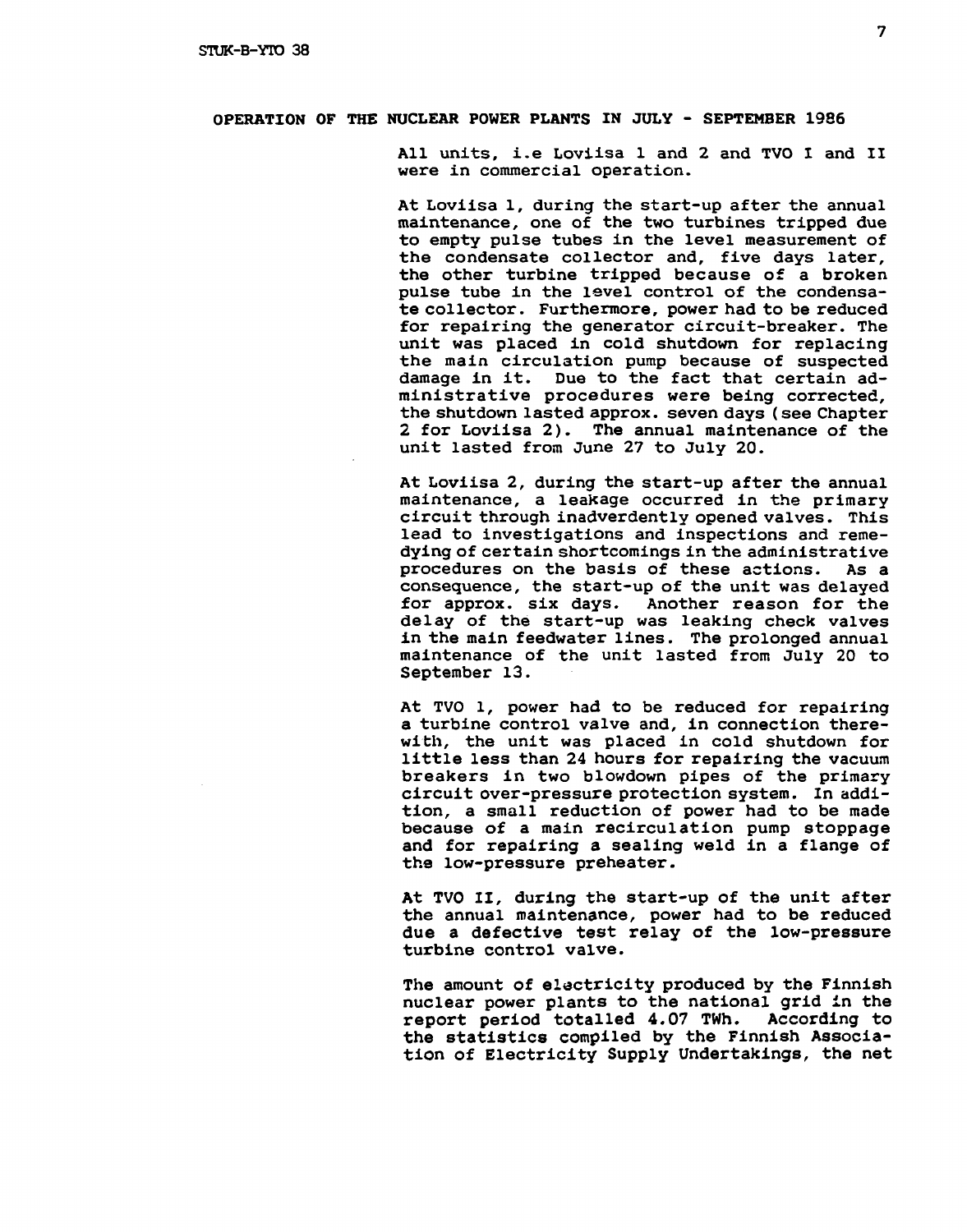production of electricity in Finland was at the same time 10.1 TWh. Nuclear power accounted for<br>40.3 % of the net production. The avarage load  $40.3$   $%$  of the net production. factor of the four units was 74.9 %. The production and availability figures are presented in more detail in Tables I and II. A general picture of the operation of the units can be obtained<br>from the power diagrams (Figures 1-4). The most from the power diagrams (Figures  $1-4$ ). important events, discoveries and actions taken at the plant units are discussed in Chapters 2 and 3.

The radiation doses received by the personnel, as well as the releases of radioactive substances into the environment were considerably below the established limits. Radiation safety is discussed in Chapter 4.

#### 2 INCIDENTS AND DISCOVERIES

#### Safety-related incidents at Loviisa 1

## Inadvertently closed manually operated valves in the boron feed system

For increasing boron concentration in the primary circuit the boron system is equipped with two high-capacity centrifugal pumps and five smaller piston pumps. Of these pumps only two piston pumps can be controlled from the emergency control room. These two piston pumps are also needed in the event of a containment isolation for feeding sealing water to the main circulation pumps.

A decision was made to increase the boron concentration by means of the piston pumps on July 25, after the other turbine trip had caused a displacement of the control rods from the normal rod-posi-<br>tion range. The both pumps stopped, however, The both pumps stopped, however, immediately after the start. The stoppage was caused by high pressure in the pumping line due to closed manually operated shut-off valves, resulting in the actuation of the safety switch. The pumps had been tested on July 18, at which time the shut-off valves remained, contrary to the rules, in closed position in spite of having been acknowledged as open. The pumps were operated also on July 24 in connection with the testing of the emergency control room controls. During the tests an alarm indicating high pressure was neglected. The pumps did not stop because the pressure safety switch is automatically by-passed during the testing.

As a result of the occurrence, the positions of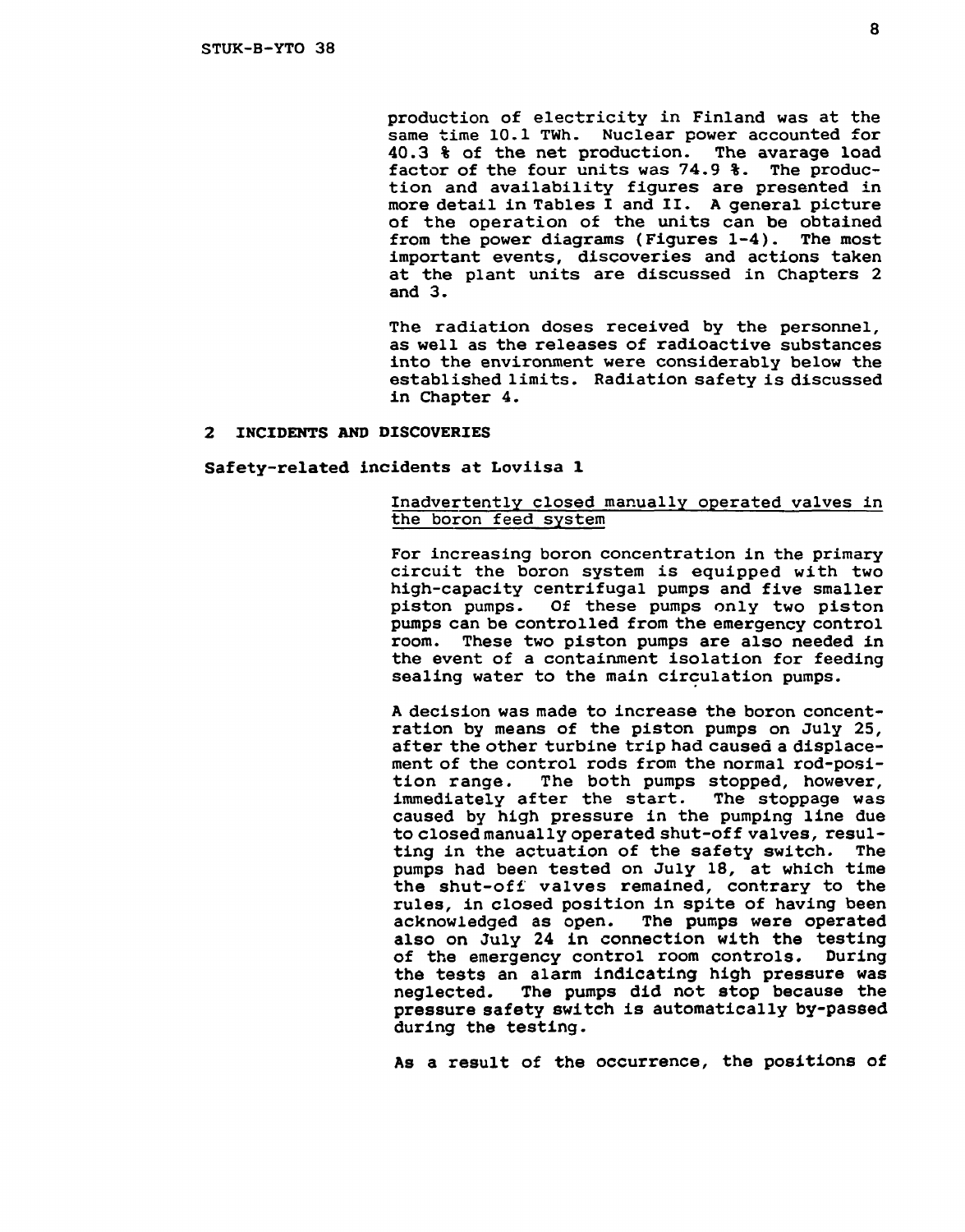all manually operated valves in the boron system were checked and the acknowledging prodecure was made more secure.

## Inadvertent shut-off of the control room ventilation

The main ventilation system in the main control room comprises separate handling units for inlet and outlet air. Besides the main ventilation system, the control room is also equipped with an emergency ventilation system, intended for filtering the outside air before it is drawn into the control room and for obtaining a-positive pressure in the control room relative to the surrounding areas and the outdoor air in the event of an accident.

The exhaust fan in the main ventilation system was stopped for replacing an electric motor bearing on September 5. At the time the work was started, the plant unit was in cold shutdown and, therefore, the work was not given the status "restricted operation" defined in the Technical Specifications. The unit was made critical on September 11. In the inspection of the conditions for criticality set forth in the Technical Specifications for the start-up of the plant units, it was not discovered that the fan was out of working order. Over-pressurizing of the control room in the event of an accident by means of the emergency ventilation system would have been uncertain, because the outlet valve in the main ventilation system had without work permission locked open in order to intensify the control room ventilation.

The situation was discovered in an occasional inspection on September 19 and the fan was mounted in place. As further measures, the power company has stated that it will increase training in the interpretation of the Technical Specifications, clarify the present form of the Technical Specifications as regards to the ventilation systems and develop the work order practices.

#### Other incidents at Loviisa 1

## Inspection of the main circulation pump due to abnormal operating noise

The unit was placed in cold shutdown on September 5 because of abnormal operating noise from one of the six main circulation pumps. The pump and its motor was disassembled and it was discovered that the abnormal operating noise was due to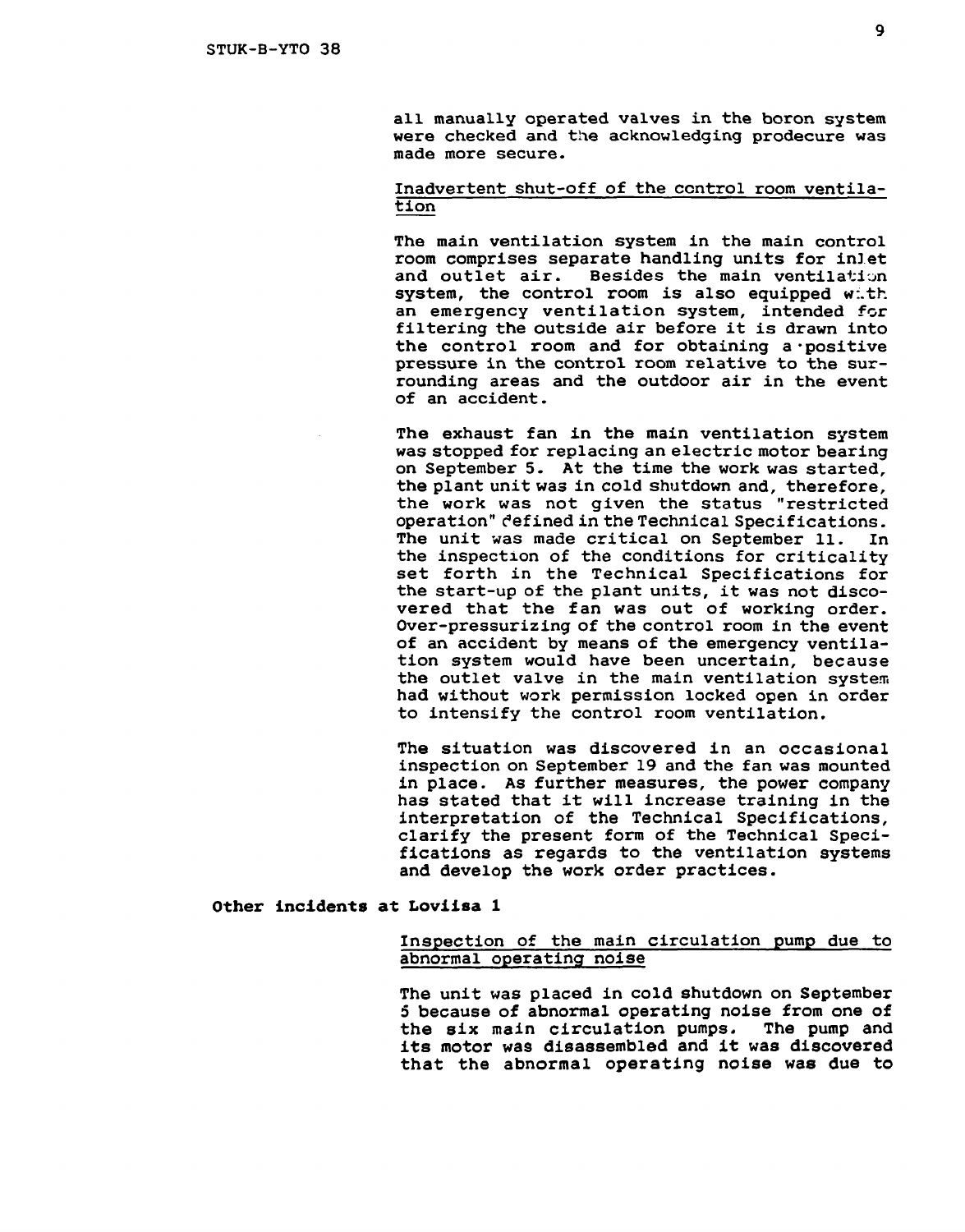loosened clamping of the motor's mechanical oil pump gearing. The widening of the cog clearance would have caused an accelerated wear of the gearing, but probably no other damages. The dismantled motor was replaced by a reserve motor. The defect had no relevance to safety.

## Sea water leakage into the lower parts of the turbine hall

In connection with the annual maintenance, inspections and modifications were made on the inner parts of the main sea water pipes. The safety precautions were removed without making sure that the work was in all parts completed. The sea water intake was opened while a mechanician was still working inside the pipe. Injuries were, nevertheless, avoided. Water flooded the lower parts of the turbine hall through an open pipe for two minutes time up to the level of 20 cm. Due to the incident, the work supervisors and the control room personnel were given additional training.

### Annual maintenance

The ninth refuelling and annual maintenance outage of Loviisa 1 unit was accomplished from June 27 to July 20. The electricity production of the unit was interrupted for 22 days.

The most important operations included:

The reactor was loaded with 102 new fuel bundles and 12 new fuel extensions. The Finnish Centre for Radiation and Nuclear Safety accepted the highest permissible linear power of 325 W/cm for the fuel rods of the new type ( the same is also true for Loviisa 2). The highest linear power of the old rods is 285 W/cm.

Nine control rod drives were replaced.

In order to reduce thermal and pressure transients affecting the reactor pressure vessel in the event of a malfunction or an accident, the high-pressure emergency make-up water system was modified to restrict the capacity of the system. Analyzing the leak patterns of the primary circuit, the capacity restriction was found to be feasible. In addition, vibrations of the pumps and pipe lines were reduced by replacing valves and chokes.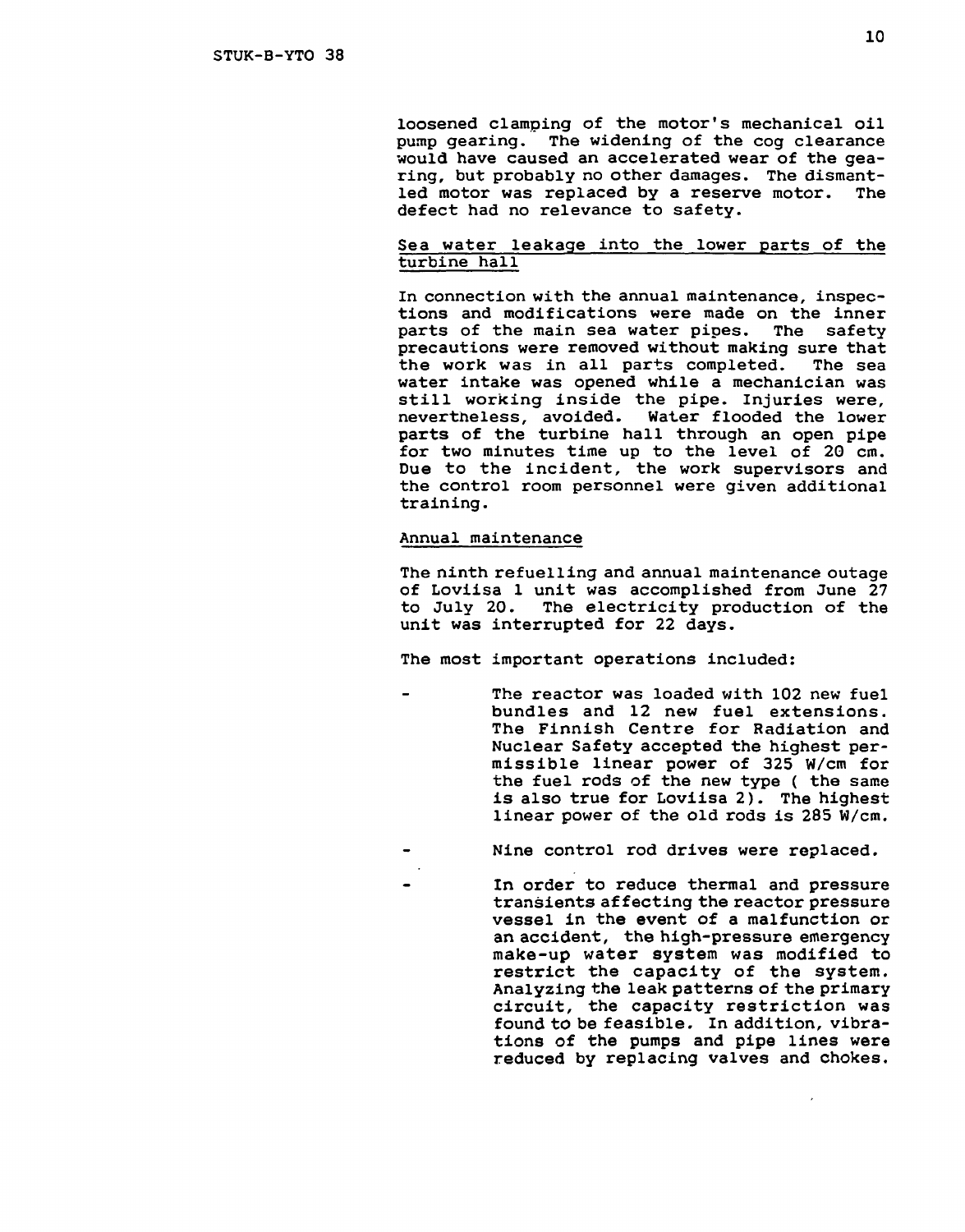**New shut-off valves were added to both lines in the primary circuit purification system, because the tightness of the control valves in the lines was found to be. insufficient for shut-off valve operation. The lines are now equipped with tvo shut-off valves in series.** 

**Non-return valves in the low-pressure emergency core cooling system were serviced for removing the leaks detected in them.** 

**Corrosive wear had been discovered in the Cu/Ni tubes of the turbine condenser. For this reason, the old condenser of one turbine was replaced by a new titanium-tube condenser.** 

**An extensive modification was made in the plant protective system in terms of, among other things, improving the function of the isolation signals to the steam and feed water lines.** 

**The make-up pumps in the primary circuit were provided with protective tripping at high pressure in the primary circuit, because the pressure head of the pumps is sufficient to open the safety valve of the pressurizer.** 

**Some pressure and differential pressure transmitters in the reactor protective system were replaced.** 

**In order to ensure their accident resistance, the electric and instrumentation components were provided with additional protection, mainly in the turbine hall. Fire protection of the cables in the lower space of the control room and the actuator cables of the pumps and valves in the secondary circuit was improved.** 

**The main transformers were equipped with automatic sprinkler-systems.** 

- **The old hydrogen leak analysers were replaced by a new 8-canal analyser.**
- **25 pressure vessels underwent periodical inspections.**
- **The primary circuit was subjected to**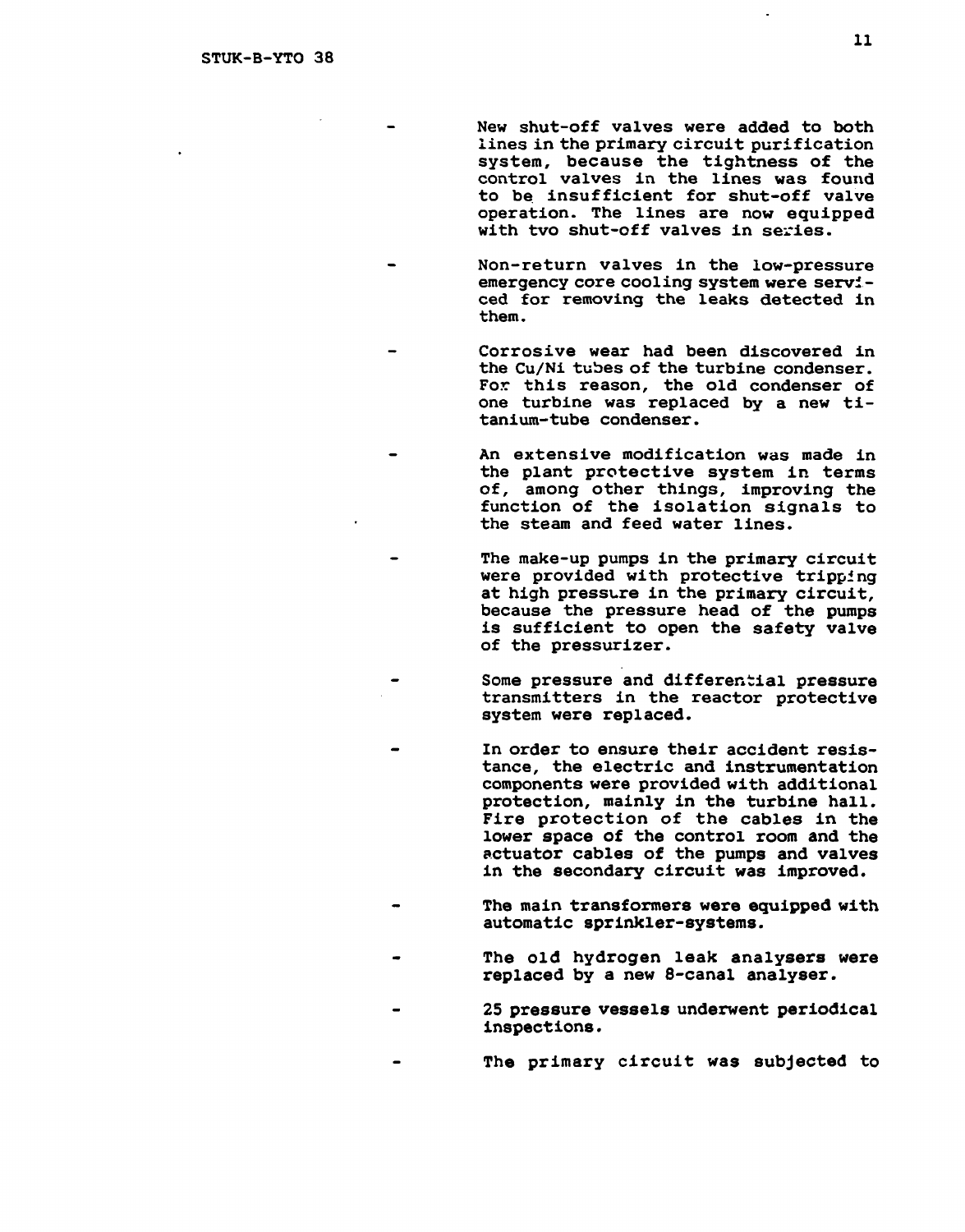non-destructive and visual inspections according to ASME XI program.

The collective radiation dose ensuing from the outage was 0,48 manSv.

#### Safety-related incidents at Loviisa 2

#### Cross-connected extension stems in two valves

The primary circuit purification system underwent periodic inspections on July 20 during the rundown of the unit for the annual maintenance. During the tests it was found out that the extension stems of two motor-driven shut-off valves had been cross-connected, resulting in closing or opening of a wrong valve.

The valves are located in pipe lines which connect the purification system to each of the six primary circuit loops.

During similar tests conducted a year earlier, it was found out that water was not getting through one of the pipe lines. In a renewed test, water, however, passed the pipe line. At the time the renewed test was performed, the plant unit was, due to the annual maintenance, in a different state of operation and the erroneus installation of the stens was not detected, because the other, normally closed valve, had been opened. The installation fault had been made during the annual The valves were located close to each other, their stems looked alike, bearing no identification, and the actuators were located far away from the valves.

As a remedy, the annual process system tests will be, in the future, performed after the annual maintenance and the competency of the test methods will be surveyed. In addition, it will be studied if it is possible to mark those extension stems that are located close to each other, for example, with different colours. The extension stem valves stayed for two years in a position contrary to the Technical Specifications. The incident could have had relevance to safety in case of isolating a pipe leakage in the primary circuit purification system.

#### Leak in the primary circuit during start-up

At Loviisa 2 unit, during the start-up after the annual maintenance, a leak occurred in the primary circuit on August 3 as a consequence of improper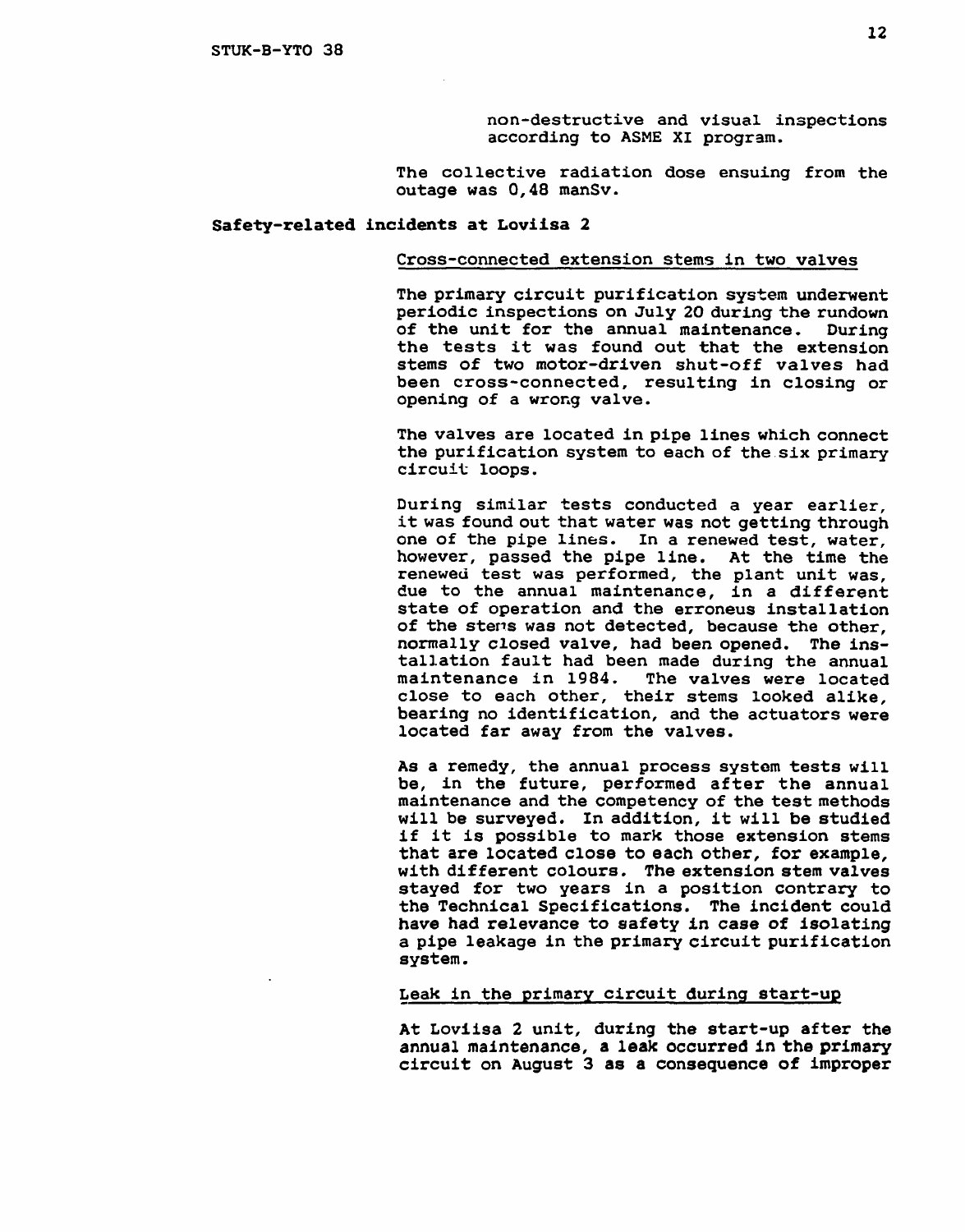valve positions. The half an hour long leakage occurred through the deaeration system into the primary circuit discharge system. The major part of the leaked water (volume  $17 \text{ m}^3$ ) run into the drain tank of the primary circuit. However, about 3 m<sup>3</sup> of the water got through the safety valve in the primary circuit discharge system to the containment air space and floor. At the beginning of the leak, work was still being carried on in the steam generator room. The leak was stopped by closing the valve that had been in inproper position.

A safety valve in the primary circuit discharge line had been under repair on the previous day. The line had been taken into service, even though the precautions concerning the work had not yet been restored. For this reason, two of the manually operated valves in the drainage system were in inproper positions, as the leak started, even though these two valves alone were not enough to form the leakage path. One has not been able to unequivocally define the cause of the leak, but the probable causes are considered to be inproper opening of or inadvertently opened valve in the drainage or deaeration system. In the inspections carried out immediately after the incident, five more inproperly opened valves were detected in the primary circuit purification system. These valves, however, had no relevance to the course of events in question.

The Finnish Centre for Radiation and Nuclear Safety required the following measures to be taken before the start-up of the plant units, referring to the human errors made in connection with the above incident and to the other human errors made during the annual maintenance periods.

> It had to be ensured that the work order practices function in practice (the work supervisors had often informed of the completion of the work only by telephone). The prodecures followed in performing electric connections had to be clarified. Training sessions in the administrative procedures had to be arranged for the operating personnel. The positions and identifications of the valves in all systems important to safety had to be checked.

During the valve inspections, a few valves were found in positions that were not in accordance with the list of specified valve positions. The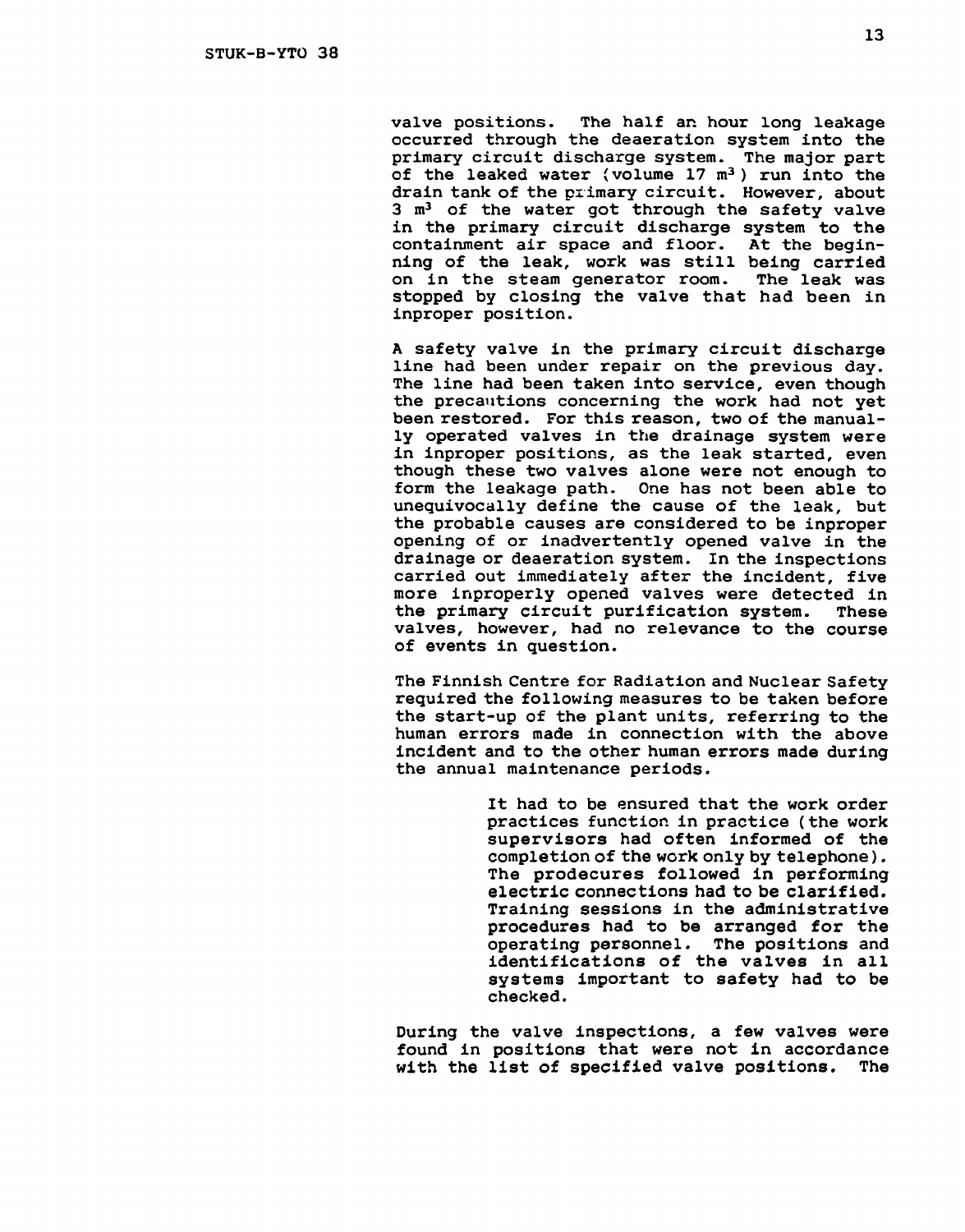detected inproper valve positions would, however, not have been a significant hindrance to the function of any system. Incorrect and missing valve identifications were also found, and it was noticed that, during operation, the systems had been provided with a number of small alterations, not entered in the process and instrumentation diagrams. The defects were corrected and the diagrams were modified to comply with the real construction of the unit.

The Finnish Centre for Radiation and Nuclear Safety gave on September 9 permission to start both plant units after having received the required reports on and results of the accomplished inspections.

## Leaks in check valves in the main feed water lines

Feed water can be pumped into the steam generators by means of both the main and the emergency feed water system. In case neither of these systems is available, water can be supplied by means of primary circuit make-up pumps via a separate pumping line. The main feed water line to each steam generator is equipped with two shut-off valves and one control valve located before the check valve.

In the tightness tests carried out after the annual maintenance on September 12, it was detected that the check valves in the main feed water lines were leaking in reverse flow. The leaks are of importance in the event of loosing the main feed water system, e. g. due to a pipe rupture. In such a case, part of the emergency feed water flows through leaking check valves into the main feed water system instead of the steam generators, in case one of the valves in the line in question is not closed.

Due to the detected leaks, the emergency guide concerning the loss of the main feed water was revised so that special attention will be paid to the possibility of a leak in the check valves concerned. All shifts were given simulator training in view of loosing the feed water. A strenghtened manning was maintained in the control room of Loviisa 2 unit until the above-mentioned corrective actions were implemented. In addition, STUK required the power company to review the testing and preventive maintenance procedures concerning the other check valves important to safety and, when necessary, improve the procedures.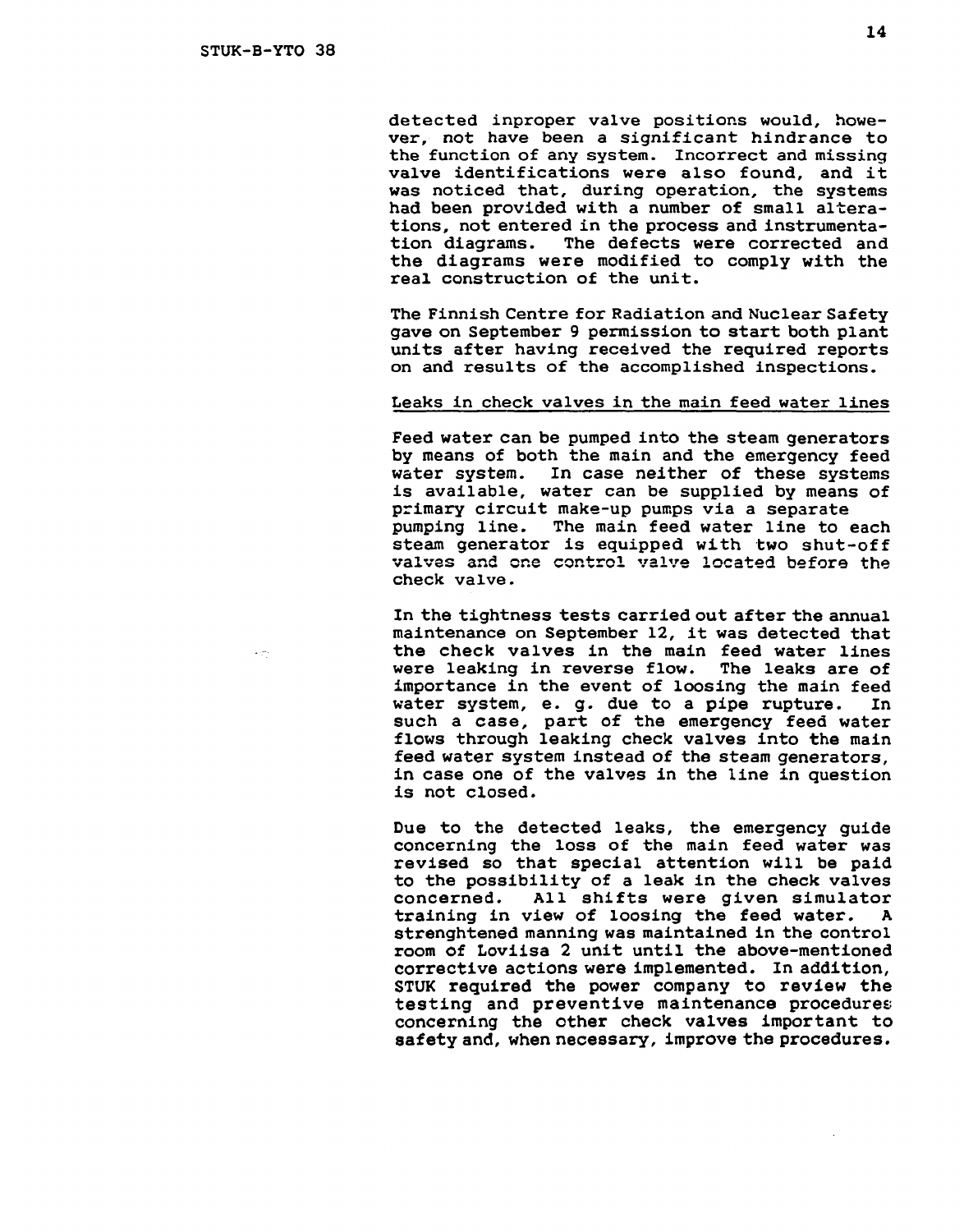# Other incidents at Loviisa 2

#### Annual maintenance

The fifth refuelling and annual maintenance outage of Loviisa 2 unit was accomplished from July 20 to September 13. The electricity production of the plant unit was interrupted for 55 days.

The primary circuit underwent a water pressure test at 17.8 MPa pressure. The behaviour of the pressure vessel was followed by means of acoustic emission. After the pressure test, the reactor pressure vessel coating was subjected to eddy current and ultra-sonic tests. The coating has remained unchanged compared to its condition in 1982. After the reassembly of the reactor inner parts, *the* reactor was loaded with 102 new fuel bundles, 13 new fuel extension and 36 new steel elements. The following modifications correspond to the operations conducted at Loviisa 1 unit:

- Modifications in the high-pressure emergency core cooling system.
- Providing the primary circuit purification system with additional shut-off valves.
- Servicing the non-return valves in the low-pressure emergency core cooling system.
- Providing the make-up pumps in the primary system with a protective tripping.
- Replacing pressure and differential pressure transmitters in the reactor protection systems.
- Improving the protection of the electric and instrumentation components in view of accident conditions.
- Installing an automatic sprinkler-system for the main transformers.

Other important operations included:

- Structural modifications of the ends of the level measuring tubes in the lower space of the steam generators in order to prevent impurities from flowing down the measuring tubes.
- In the steam generator room, removing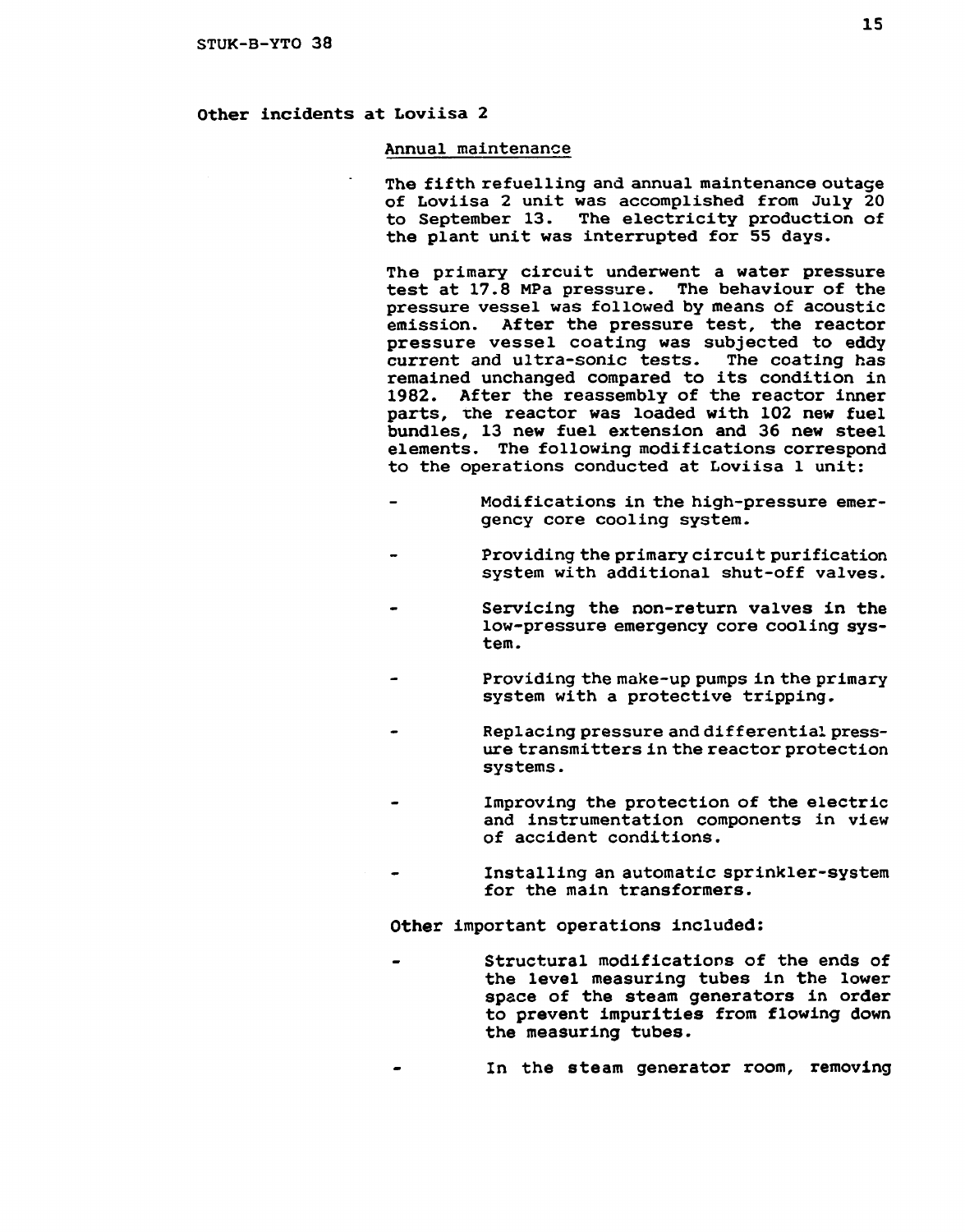**the blowdown pipes deemed as unnecessary from the blowndown system of the steam generators-**

- **Replacement of the upper ends (2 pieces) of the temperature measurement channels located in the upper space of the reactor pressure vessel.**
- **Periodical inspections of 62 pressure vessels.**
- **Water pressure testing of 60 pressure vessels.**

**The collective radiation dose ensuing from the outage was 2.04 manfv. The exceptionally great dose was due to the great amount of work in which the workers were exposed to radiation.** 

**During the water pressure test of the secondary circuit a great quantity of water leaked through leaking seals into the turbine hall and to the control room roof (the control building is located inside the turbine hall). There were cracks in the control room roof due to concrete shrinkage and the water got through the cracks into rooms containing electrical apparatus. As an immediate result of the leaks, two actuator motors of the feed water control valves burned. After the incident, the power company checked the actuators and the instrumentation that could have got damp. The control room roof was also sealed up.** 

#### **Safety-related incidents at TVO I**

## **Leak in a non-return valve in the containment pressure suppression system**

**In order to suppress the containment pressure in the event of a steam leak, the containment building is divided into drywell and wetwell. The steam discharged into the drywell in the event of a pipe rupture, is routed through 16 blowdown pipes to the condensation pool in the wetwell, driven by the pressure difference between the wells. The steam condensates completely in the pool. An overpressure is built up also in the wetwell, because part of the gas in the drywell is drawn there with the steam. Later, as the steam leak stops and the remaining steam in the drywell condensates, a vacuum is built up in the drywell. The pressure difference between the wells is then equalized through non-return valves located at the side of the blowdown pipes. There are 16**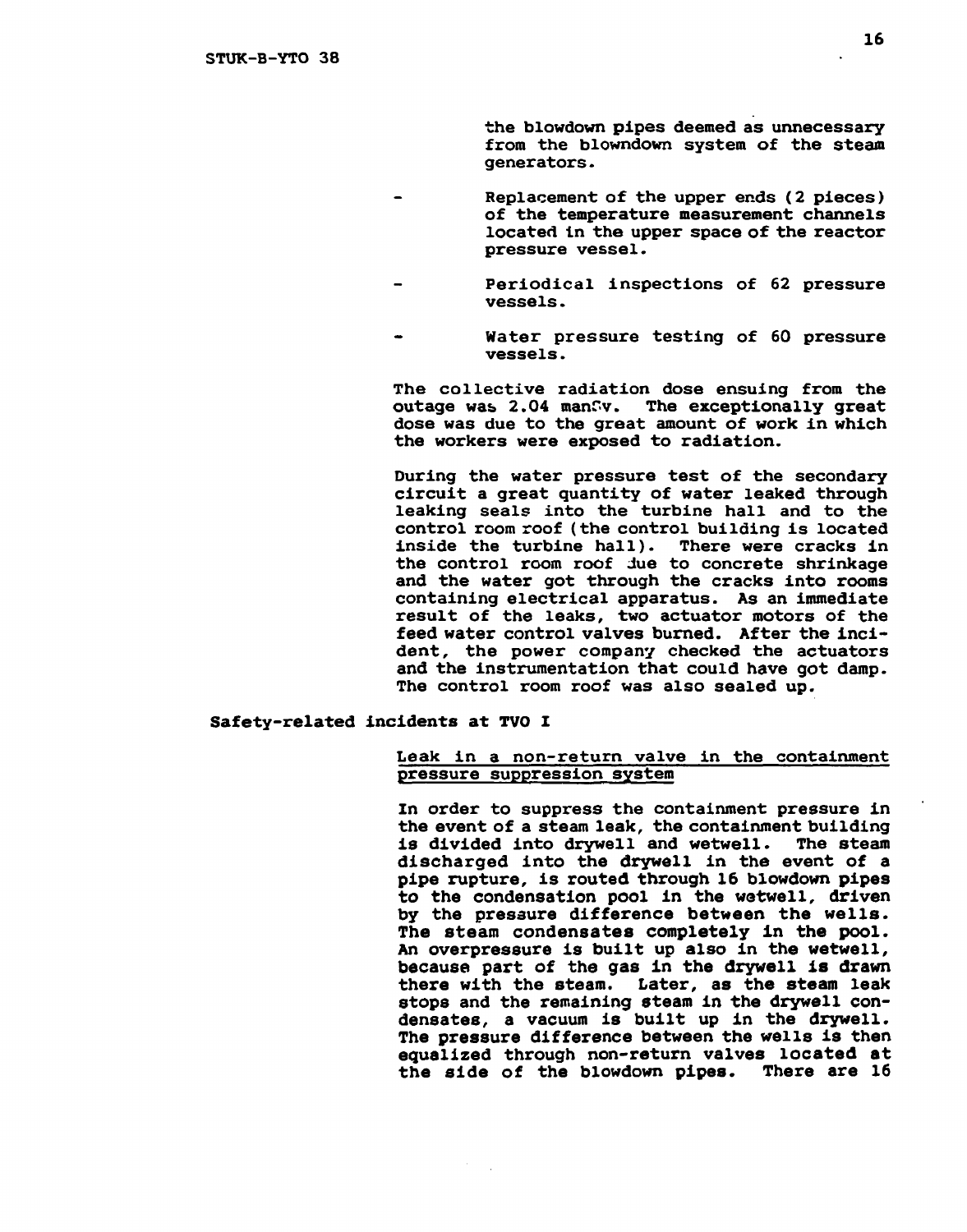**non-return valves comprising eight two-valve groups. A sufficient equalizing of the pressure differences is attained by means of seven valve groups. In addition, these vacuum breakers shall close tightly so as to prevent bypass leaks between the drywell and the wetwell of the containment.** 

**During the tightness test conducted in connection uxth the annual maintenance in the summer of 1986, a minor leak was detected in one non-return valve, the other valve of the valve group being tight. The leak was caused by valve parts dropped on the lower valve from a ruptured quide sleeve of the stem of the upper valve.** 

**As a remedy, the guide sleeve was replaced and both valves were tested. The non-return valves were not shown in the system flow diagrams, due to their passive role. The scope of the repair work and modifications performed on the valve was not accurately specified. As further measures, the flow diagrams will be completed and the safety importance of the valves in question will be emphasized in the personnel training. During the next annual maintenance, all corresponding quide sleeves of the non-return valves in both plant units will be checked.** 

## **Other incidents at TVO I**

## **Overflow of low-active water in the radioactive waste building**

**The used filter compound of the filters and the flushing water in the condensate clean-up system is pumped in the liquid waste collecting tanks located in the radioactive waste building. After replacing the filter compound on July 27, a general alarm from the radioactive waste building was received in the main control room. In addition, an alarm was received from the tank room floor level measurement. It was found out that the tanks were full and water was flowing on the floor via the owerflow pipe of the other tank. The water was coming from the condensate clean-up system through a leaking butterfly valve. The leak stopped when the other valves in the line were closed. The quantity of the flooded water and compound was 4 m<sup>3</sup> and it was pumped back in the waste treatment system and the room was cleaned up.** 

**A3 further measures, the failed butterfly valve which caused the owerlow will be replaced by a valve of a more reliable type at both plant units. Because a signal had, already earlier during the**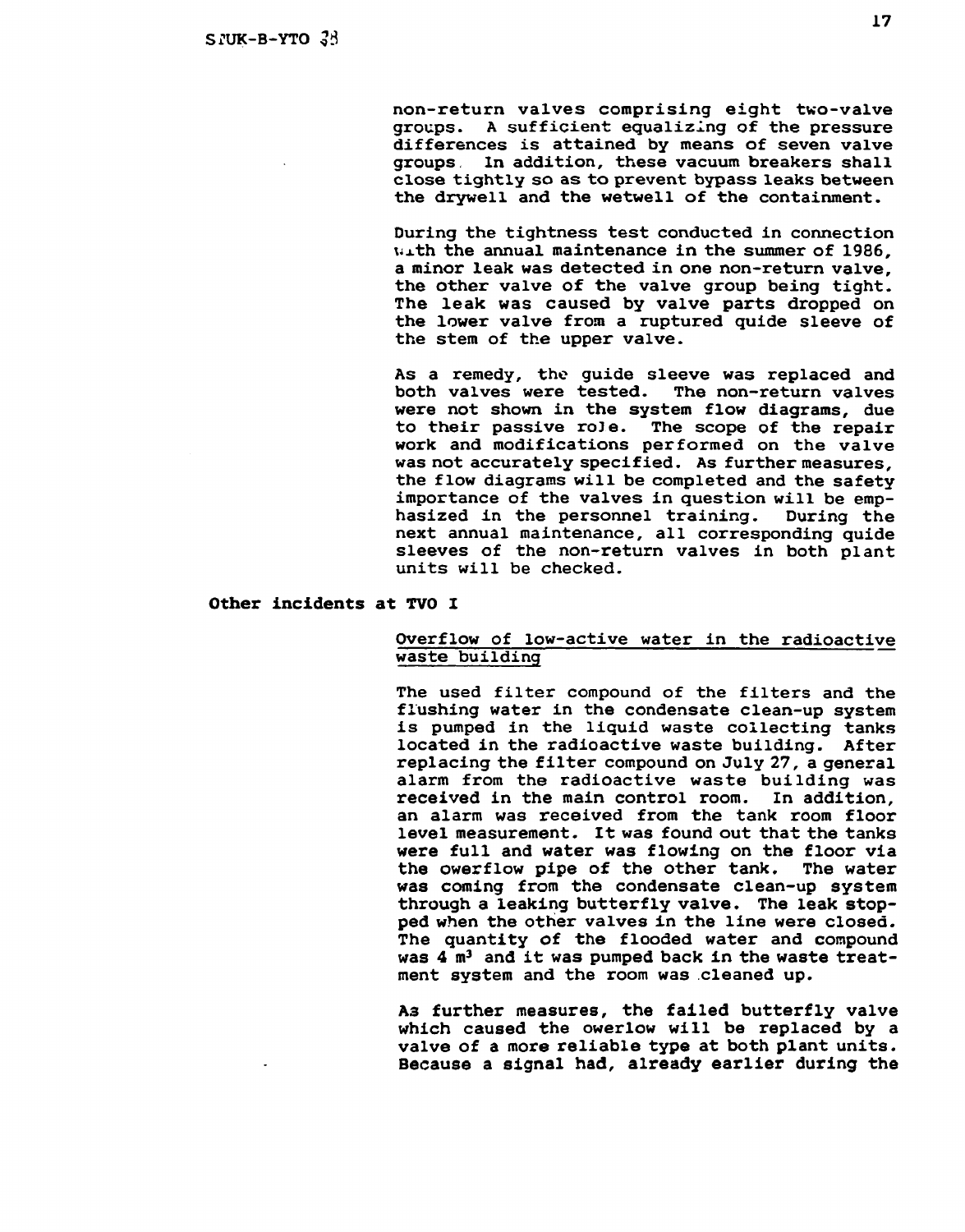flushing, been received for an abnormally high level in the preselected tank, the operating personnel will be pointed out that the incoming alarm signals shall not only be acknowledged but also their origin, cause and actions needed cleared up.

Safety-related incidents at TVO II

Nothing reportable.

Other incidents at TVO II

Nothing reportable.

3 OTHER MATTERS

Transport of used fuel from the Loviisa nuclear power plant to the Soviet Union

> Imatra Power Company Ltd. transported between 30 September and 2 August the fourth consigment of used nuclear fuel from Loviisa 1 unit to the Soviet Union. Four containers, in other words 120 bundles, of used nuclear fuel removed from the reactor between 1979 and 1981 were transported by road and rail. The transportation was accepted to be made with special arrangements and it was carried out as the earlier transports. The transportation passed off without incident.

#### RADIATION SAFETY

Individual doses of the personnel

The individual doses of the nuclear power plant personnel in the the report period remained clearly below the quarterly dose limit of 25 mSv. The highest individual dose was 20.2 mSv; it was received at the Loviisa units.

The individual radiation doses of the personnel in the first nine months of 1986 were clearly below the annual dose limit of 50 mSv. The highest dose was 20.2 mSv and it was received at the Loviisa units.

The dose limits of the persons who are exposed to radiation in their work are included in the legislation on radiation protection and they are based on the recommendations of the International Commission on Radiological Protection (ICRP). The limits are set so that the health risk due to radiation is comparable to other work-related risks in occupations regarded as safe.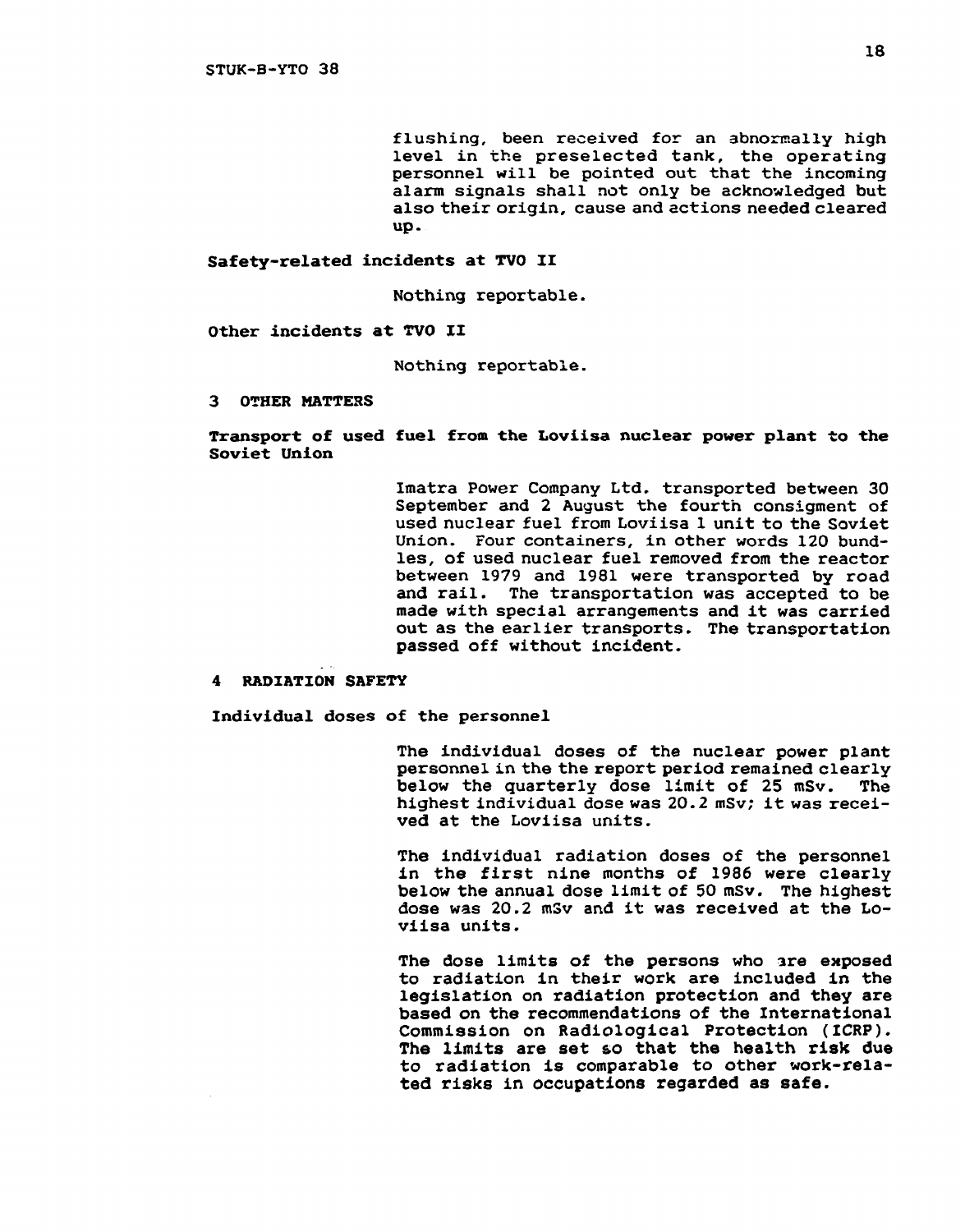The distributions of the individual doses of the nuclear power plant personnel in the report period and from the beginning of the year till the end of the repor+ period (Tables III and IV) specify the number of persons in each dose range and at each plant site. In addition, the table shows a distribution which is the total number of workers<br>in each dose range. The distributions comprise The distributions comprise. the doses of persons who have been entered in the central dose database of the Finnish Centre for Radiation Protection and Nuclear Safety as nuclear power plant workers.

#### Collective radiation exposure of the personnel

In the report period, the collective radiation dose of the nuclear power plant personnel at the Loviisa 1 and 2 units totalled 2.438 manSv and at the Olkiluoto units 0.055 manSv.

The cumulative collective dose of the personnel in the first nine months of 1986 was 2.467 manSv at the Loviisa units and 1.284 manSv at the Olkiluoto units.

The dose limit recommended in the guides of the Finnish Centre for Radiation and Nuclear Safety is 0.005 manSv/MW(e) in one year, which would be in total 4.4 manSv/year for the Loviisa units and 7.1 manSv/year for the Olkiluoto units.

## Releases and radiation doses in the environment

The releases of radioactive substances into the environment in the report period were considerably below the guide release limits (Table V) .

In accordance with the Resolution of rhe Ministry of Trade and Industry, the release limits are determined so that for the persons with the highest exposure the annual whole-body radiation dose is no more than 0.1 manSv. This is less than one tenth of the dose received from natural background radiation and 1/50 of the dose limit given in the legislation.

Thus, the radiation doses calculated on the basis of the release reports are very small.

# Radiation safety of the environment

The fallout caused by the nuclear accident at Chernobyl contained plenty of the same radionuclides that the nuclear power plants normally release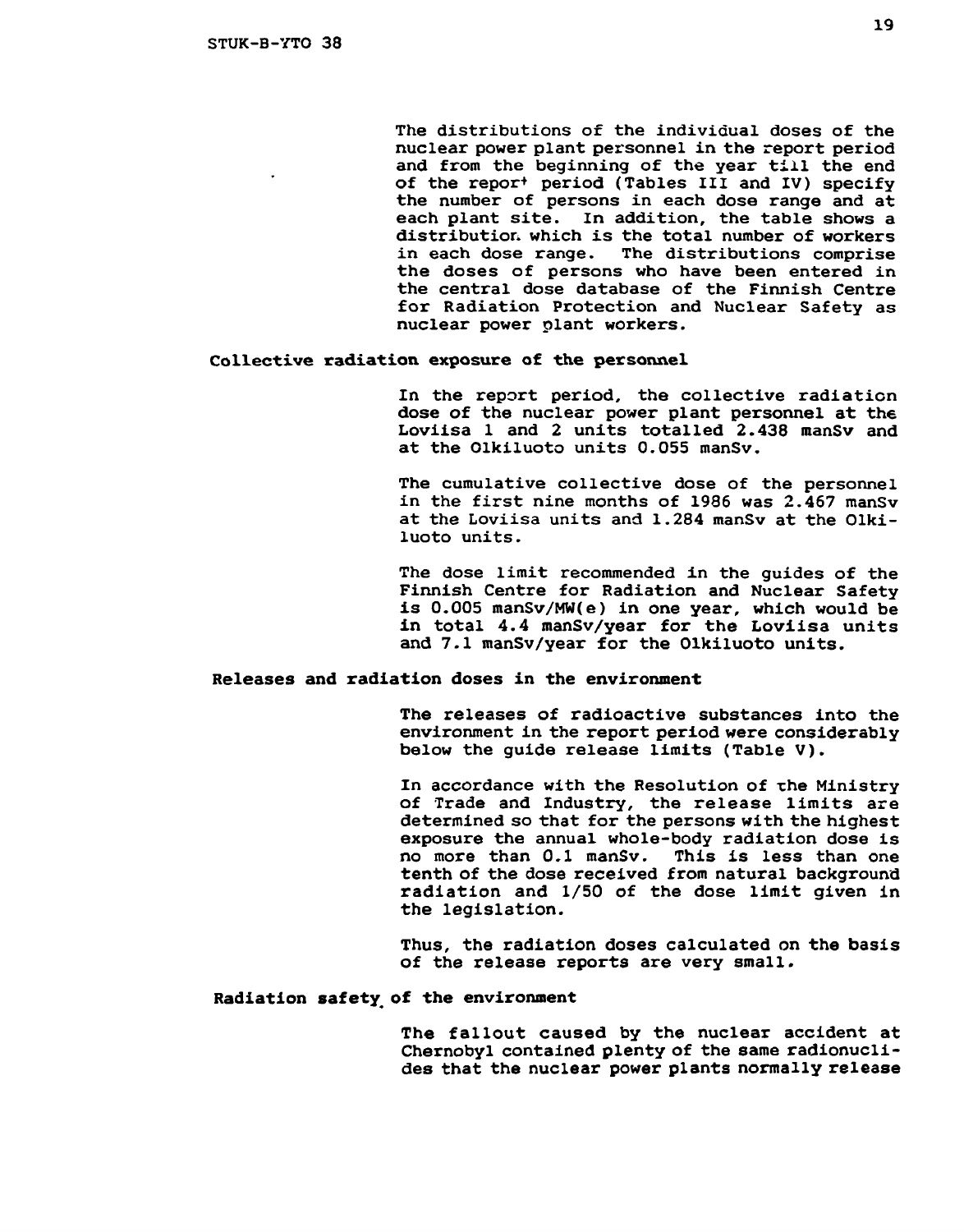into the environment. Of the nuclides detected **earlier in the surroundings of the Finnish nuclear power plants, only <sup>51</sup> Cr, <sup>59</sup> Fe, <sup>58</sup> Co, <sup>60</sup> Co, <sup>65</sup> Zn and <sup>12</sup> <sup>4</sup> Sb were not found in the fallout. From the amounts and interrelations of some other nuclides typical of releases, such as <sup>3</sup> H, 54 Mn, <sup>11</sup> <sup>0</sup> Ag, <sup>13</sup> <sup>1</sup> J, <sup>13</sup> <sup>4</sup> Cs and <sup>13</sup> <sup>7</sup> Cs, it is possible to estimate how much comes from the nuclear power plants and how much from the fallout. For making these estimates, one needs data on the spreading and deposition of the releases before the Chernobyl accident, as well as results from the analyses of environmental samples taken elsewhere in the country after the accident.** 

**The total amount of samples taken in the surroundings of both plant sites in accordance with the measurement program of environmental samples was in this quarter 240. Substances originating from nuclear power plants could be detected in certainty only in about nine per cent of the total amount of samples taken in this quarter.** 

**All the <sup>60</sup> Co detected in the samples of sedimenting matter, algae and bivalve and in the second sample of perch j.n Olkiluoto, came from the power plant. The same is true for <sup>58</sup> Co and <sup>6</sup> <sup>5</sup> Zn in the samples of bladder wrack and <sup>58</sup> Co in the samples of common mussel. All the <sup>58</sup> Co, <sup>6</sup> <sup>0</sup> Co and <sup>12</sup> <sup>4</sup> Zb detected in the samples of algae in Loviisa came from the power plant, as well as <sup>60</sup> Co detected in the samples of sedimenting matter and <sup>6</sup> <sup>0</sup> Co and <sup>12</sup> <sup>4</sup> Sb detected in the samples of rain water. Part of the <sup>110</sup> <sup>m</sup> Ag which was detected in the above-mentioned samples from Loviisa, originated from the power plant and part from the fallout caused by the accident in Chernobyl. Of the <sup>3</sup> H that was detected in sea water samples from Loviisa, part came from the power plant, part from Chernobyl and part from an older fallout.** 

**In addition to the above-mentioned radioactive subrtances originating from nuclear power plants and the accident in Chernobyl, the environmental samples contained, in general, also nature's own radioactive substances (natural decay series and <sup>7</sup> Be and <sup>40</sup> K). The concentrations measured in the samples do not give rise to any actions.** 

**As regards the nuclide composition, the results obtained from the measurement of environmental samples containing radioactive substances originating from power plants are consistent with the release reports of the power companies from this and the previous quarters, in doing this compa-**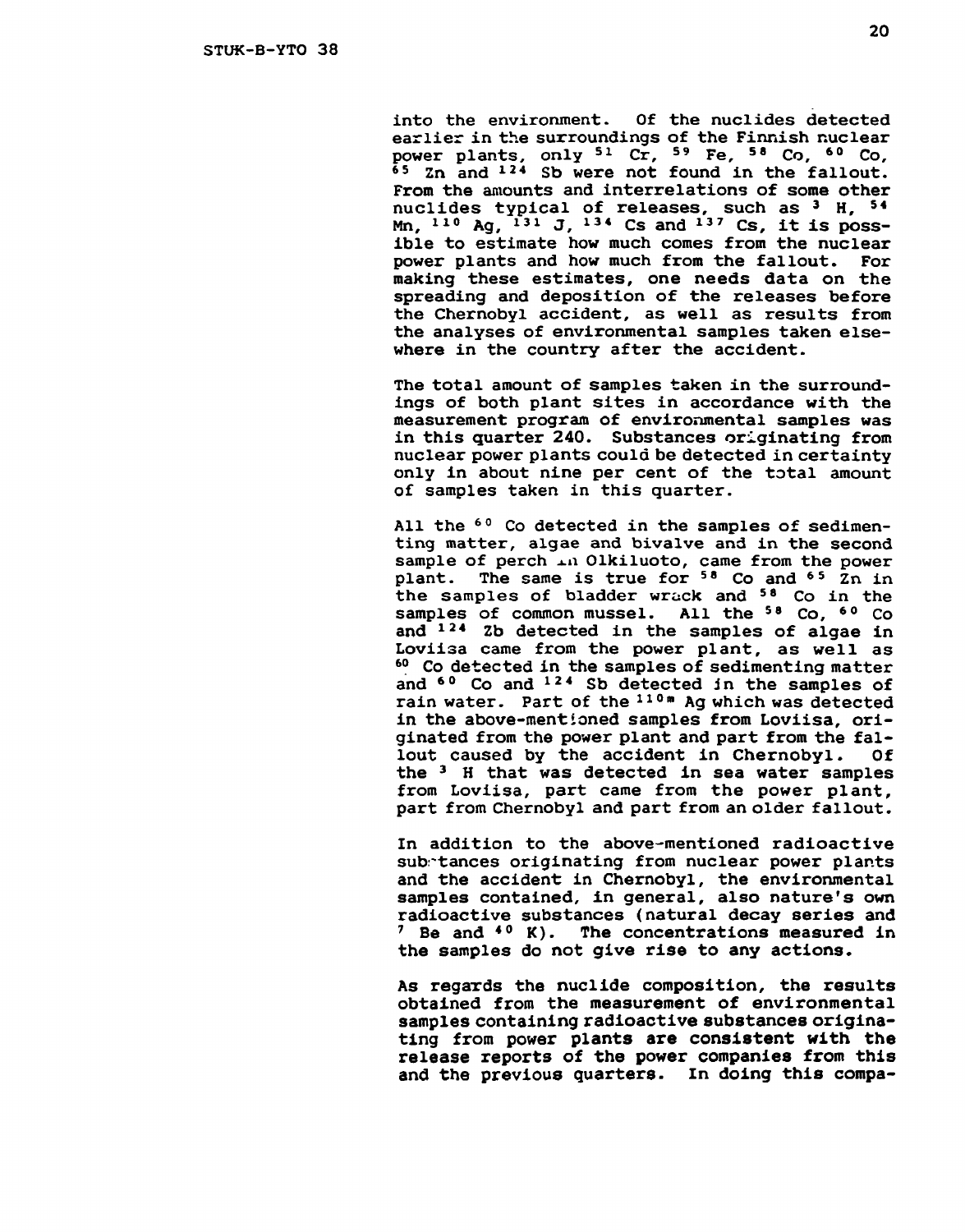$\ddot{\phantom{1}}$ 

rison, one must take into account the behaviour of nuclides in nature and their detection limits in measurements. In this quarter, however, some of the nuclides from the power plants were hidden by the fallout from Chernobyl.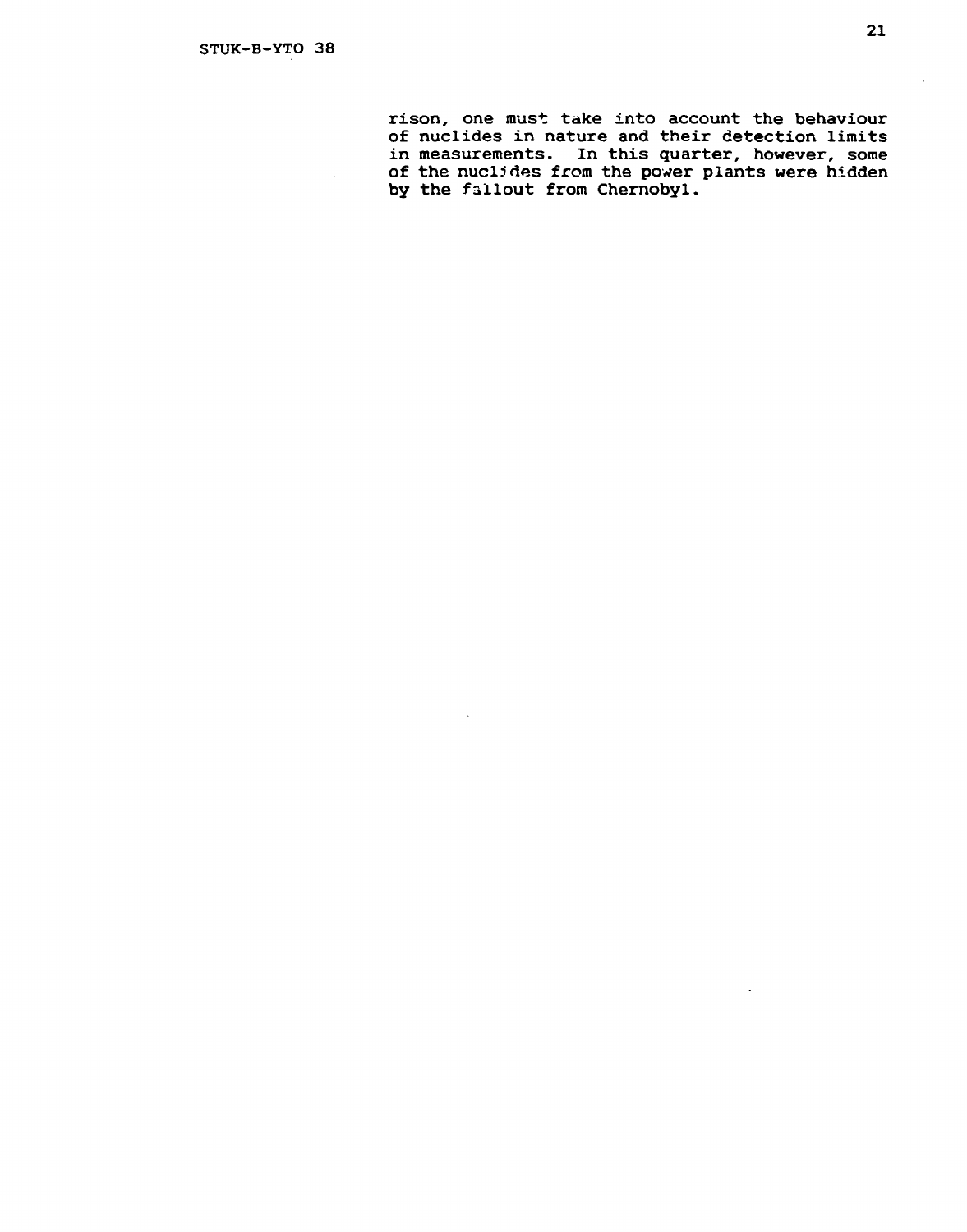$\bar{z}$ 

|           | (gross, TWh)      | Electricity production          |                   | Availability<br>factor & |                  | Load factor &                   |      |
|-----------|-------------------|---------------------------------|-------------------|--------------------------|------------------|---------------------------------|------|
|           | Third<br>quarter  | Since be-<br>ginning<br>of 1986 | Since<br>start-up | Third<br>quarter         | Third<br>quarter | Since be-<br>ginning of<br>1986 | 1985 |
| Loviisa 1 | $0.70$ frz 2.68   |                                 | 30.7              | 72                       | 68.5             | 88.0                            | 93.0 |
| Loviisa 2 | $0.38$ fmz $2.36$ |                                 | 20.0              | 40                       | 37.1             | 77.5                            | 91.7 |
| TVO I     | 1.57              | 4.06                            | 38.4              | 99                       | 96.8             | 84.2                            | 87.4 |
| TVO II    | 1.57              | 4.28                            | 29.8              | 100                      | 97.1             | 92.4                            | 87.4 |

|  |  | Table I Electricity production and availability of the units |  |
|--|--|--------------------------------------------------------------|--|
|  |  |                                                              |  |

$$
Availableality factor = \frac{generator synchronized (h)}{calendar time (h)} \times 100 \text{ %}
$$

 $\text{Load factor} = \frac{\text{cross electricity production}}{\text{axis}} \times 100 % \text{or} \times 100 % \text{or} \times 100 % \text{or} \times 100 % \text{or} \times 100 % \text{or} \times 100 % \text{or} \times 100 % \text{or} \times 100 % \text{or} \times 100 % \text{or} \times 100 % \text{or} \times 100 % \text{or} \times 100 % \text{or} \times 100 % \text{or} \times 100 % \text{or} \times 100 % \text{or} \times 100 % \text{or} \times 100 %$ **rated power x calendar time (h)** 

**Symbols (if needed)** 

**c modifications** 

**f refuelling** 

- **m maintenance and inspections**
- **r repairs**
- **z power restriction**

**Table II Nuclear energy in the Finnish production of electricity** 

|                                                             | Third<br>quarter | Since beginning<br>of 1986 | 1985 | 1984 |
|-------------------------------------------------------------|------------------|----------------------------|------|------|
| Production of nuclear<br>electricity (net, TWh)             | 4.07             | 13.0                       | 18.0 | 17.8 |
| Total production of<br>electricity in Finland<br>(net, TM)  | 10.1             | 33.6                       | 47.1 | 43.3 |
| Percentage of nuclear<br>electricity of total<br>production | 40.3             | 38.6                       | 38.2 | 41.1 |
| Load factor averages of<br>the Finnish plant units &        | 74.9             | 85.5                       | 89.9 | 89.3 |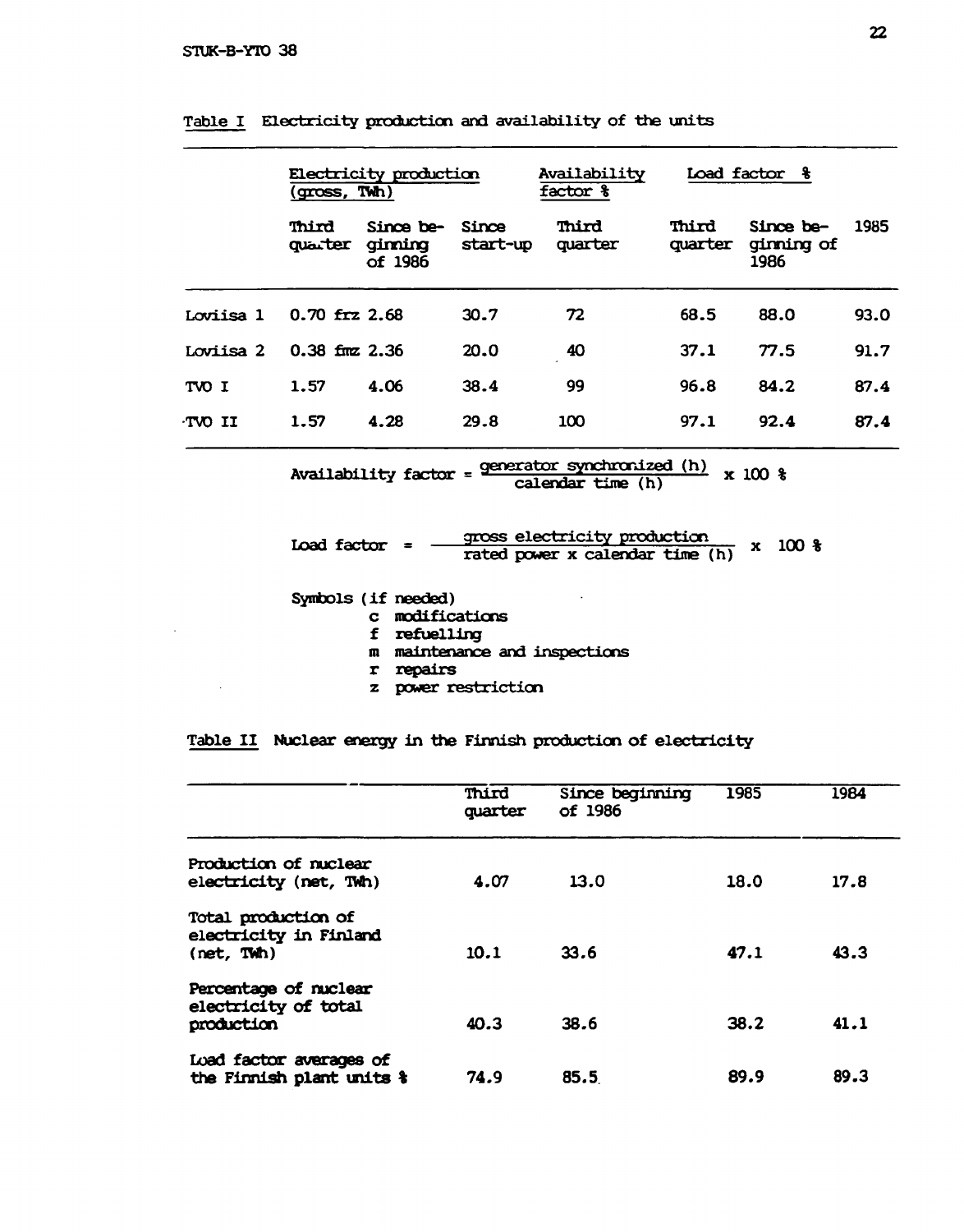|                         |   |              |                | Number of persons in the dose range |                    |
|-------------------------|---|--------------|----------------|-------------------------------------|--------------------|
| Dose range<br>(mSv)     |   |              | Loviisa        | Olkiluoto                           | Total <sup>a</sup> |
|                         | ८ | 0.5          | 199            | 867                                 | 988                |
| 0.5                     |   | 1            | 103            | 26                                  | 153                |
| 1                       |   | $\mathbf{z}$ | 112            | 8                                   | 146                |
|                         |   | 3            | 54             | 3                                   | 66                 |
| $\frac{2}{3}$           |   | 4            | 35             |                                     | 35                 |
| $\overline{\mathbf{4}}$ |   | 5            | 38             |                                     | 39                 |
| 5                       |   | 6            | 36             |                                     | 39                 |
| 6                       |   | 7            | 24             |                                     | 27                 |
| 7                       |   | 8            | 26             |                                     | 28                 |
| 8                       | - | 9            | 12             |                                     | 12                 |
| 9                       |   | 10           | 21             |                                     | 21                 |
| 10                      |   | 11           | 18             |                                     | 18                 |
| 11                      |   | 12           | 10             |                                     | 10                 |
| 12                      |   | 13           | 15             |                                     | 15                 |
| 13                      |   | 14           | 6              |                                     | 6                  |
| 14                      |   | 15           | 7              |                                     | 7                  |
| 15                      |   | 16           | 4              |                                     | 6                  |
| 16                      |   | 17           | 3              |                                     | $\frac{3}{1}$      |
| 17                      | - | 18           | $\mathbf{1}$   |                                     |                    |
| 18                      |   | 19           | 6              |                                     | 6                  |
| 19                      |   | 20           | 5              |                                     | $\frac{5}{1}$      |
| 20                      |   | 21           | $\overline{1}$ |                                     |                    |
| 21                      |   | 22           |                |                                     | <u>я.</u>          |
| 22                      |   | 23           |                |                                     |                    |
|                         |   |              |                |                                     |                    |
|                         |   | 25           |                |                                     |                    |
|                         |   |              |                |                                     |                    |

|  | Table III Dose distribution of the personnel in the report period |  |  |  |  |
|--|-------------------------------------------------------------------|--|--|--|--|
|  |                                                                   |  |  |  |  |

\* This column also includes the data on those Finnish workers who have received doses at the Swedish nuclear power plants. The same person may have worked at both Finnish plant sites as well as in Sweden.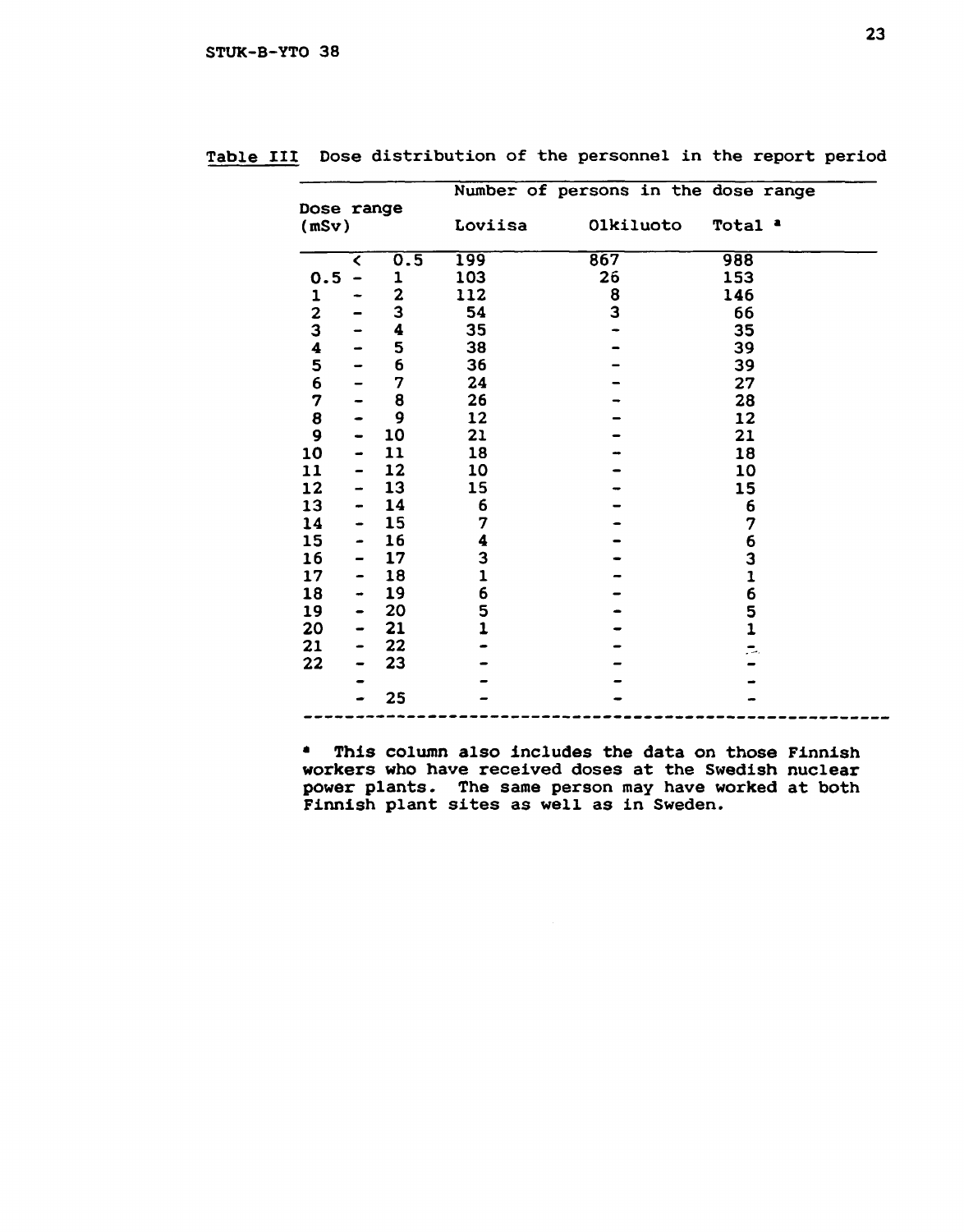|  |  | Table IV Dose distribution of the personnel from the begin |  |  |  |  |  |  |  |
|--|--|------------------------------------------------------------|--|--|--|--|--|--|--|
|--|--|------------------------------------------------------------|--|--|--|--|--|--|--|

|                         |   |              |             | ning of the year till the end of the report period |                    |  |
|-------------------------|---|--------------|-------------|----------------------------------------------------|--------------------|--|
|                         |   |              |             | Number of persons in the dose range                |                    |  |
| Dose range              |   |              |             |                                                    |                    |  |
| (mSv)                   |   |              | Loviisa     | Olkiluoto                                          | Total <sup>a</sup> |  |
|                         |   |              |             |                                                    |                    |  |
|                         | ≺ | 0.5          | 193         | 382                                                | 565                |  |
| 0.5                     |   | $\mathbf 1$  | 105         | 207                                                | 310                |  |
| 1                       |   | $\mathbf{z}$ | 113         | 173                                                | 277                |  |
| $\overline{\mathbf{2}}$ |   | 3            | 58          | 72                                                 | 127                |  |
| 3                       |   | 4            | 35          | 54                                                 | 82                 |  |
| 4                       |   | 5            | 36          | 24                                                 | 56                 |  |
| 5                       |   | 6            | 35          | 19                                                 | 54                 |  |
| 6                       |   | 7            | 27          | 15                                                 | 42                 |  |
| 7                       |   | 8            | 25          | 6                                                  | 30                 |  |
| 8                       |   | 9            | 13          | 2                                                  | 17                 |  |
| 9                       |   | 10           | 18          | 3                                                  | 29                 |  |
| 10                      |   | 11           | 21          | 3                                                  | 31                 |  |
| 11                      |   | 12           | 18          | 3                                                  | 14                 |  |
| 12                      |   | 13           | 17          | $\mathbf{1}$                                       | 19                 |  |
| 13                      |   | 14           | 6           |                                                    | 8                  |  |
| 14                      |   | 15           | 6           |                                                    | 6                  |  |
| 15                      |   | 16           | 5<br>3      |                                                    | 6                  |  |
| 16                      |   | 17           |             |                                                    | 4                  |  |
| 17                      |   | 18           | $\mathbf 1$ |                                                    | ı                  |  |
| 18                      |   | 19           | 5           |                                                    | 6                  |  |
| 19                      |   | 20           | 4           |                                                    | 5                  |  |
| 20                      |   | 21           | 3           |                                                    | 3                  |  |
| 21                      |   | 22           |             |                                                    |                    |  |
| 22                      |   | 23           |             |                                                    |                    |  |
| 23                      | - | 24           |             |                                                    |                    |  |
| 24                      |   | 25           |             |                                                    |                    |  |
| 25                      | - | 26           |             |                                                    |                    |  |
| 26                      |   | 27           |             |                                                    |                    |  |
|                         |   |              |             |                                                    |                    |  |
|                         |   | 50           |             |                                                    |                    |  |

• These columns also include the data en those Finnish workers who have received doses at the Swedish nuclear power plants. The same person may have worked at both Finnish plant sites as well as in Sweden.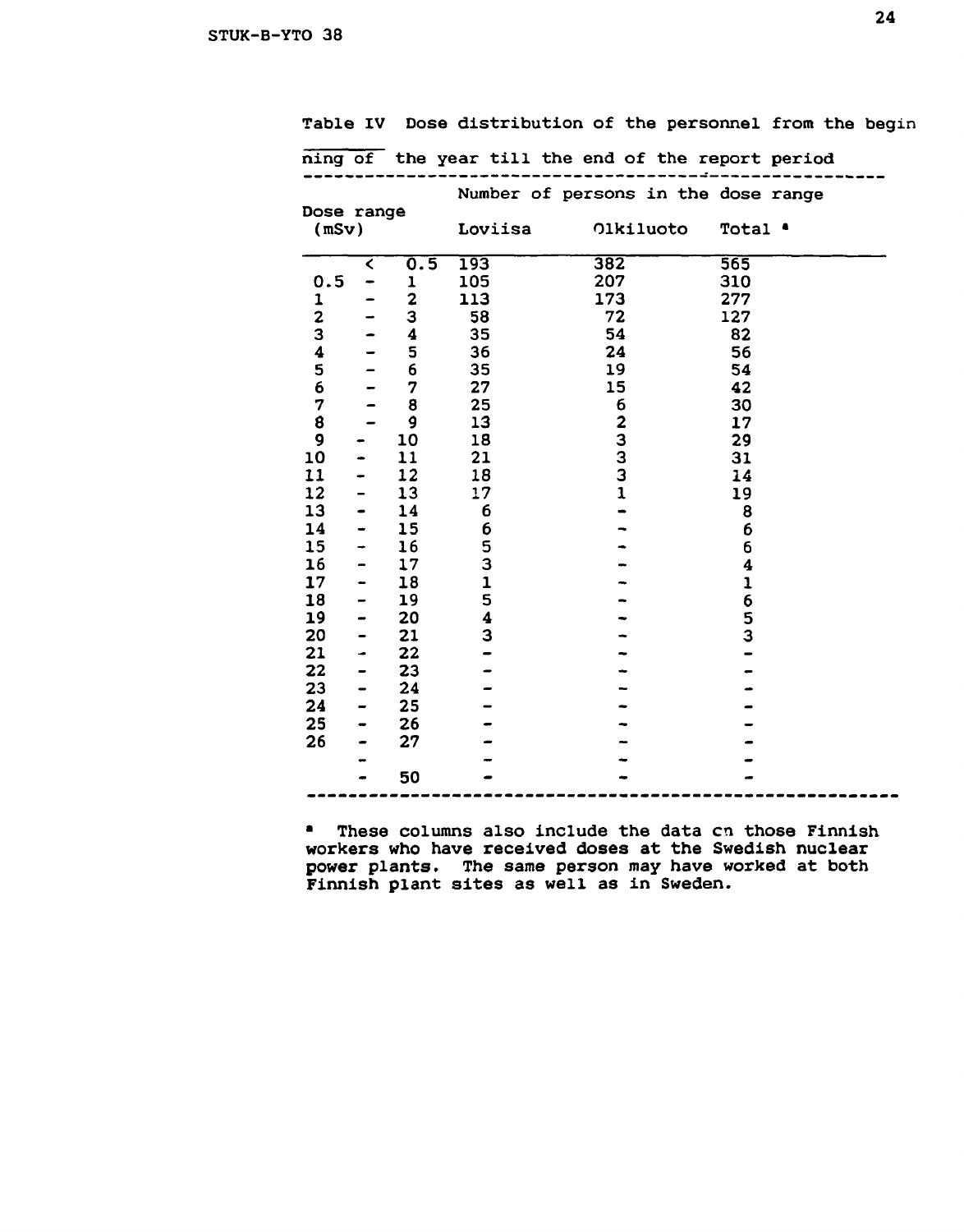|                                                       | Gaseous effluents                                                               | Liquid effluents |         |                            |
|-------------------------------------------------------|---------------------------------------------------------------------------------|------------------|---------|----------------------------|
| Plant<br>site                                         | Noble gases Iodines<br>$(^{87}$ Kr-equiv., $(^{131}$ I-equiv., $(^{78}$<br>TBq) | $MBq$ )          | Tritium | Other<br>nuclides<br>(GBq) |
| Loviisa                                               |                                                                                 |                  |         |                            |
| Report period                                         | a                                                                               | $\bullet$        | 3.4     | 0.17                       |
| In the first nine<br>months of 1986                   | a                                                                               | $\bullet$        | 10      | 0.24                       |
| Olkiluoto                                             |                                                                                 |                  |         |                            |
| Report period                                         | 0.09                                                                            | 4.2              | 0.27    | 8.4                        |
| In the first nine<br>months of 1986<br>Annual release | 0.65                                                                            | 78               | 1.1     | 33                         |
| <b>Iimits</b>                                         |                                                                                 |                  |         |                            |
| Loviisa                                               | 22,000 <sup>b</sup>                                                             | 220,000b         | 150     | 890 <sup>b</sup>           |
| Olkiluoto                                             | 17,000                                                                          | 120,000          | 19      | 300                        |

**Table V Releases of radioactive substances into the environment at each plant site** 

**• Below detection limit. The calculatory release of <sup>41</sup> Ar from the Loviisa 1 and 2 units expressed as <sup>87</sup>Kr-equivalents**  was 0.23\_TBq in the report period and 1.1 TBq in the first **nine months of 1986.** 

**" The figure shows the release limit of the plant site on the presumption that there will be no releases of other release types. The guide release limit is set in such a way that the sum of the release limit shares of the various types is equal to or smaller than 1.**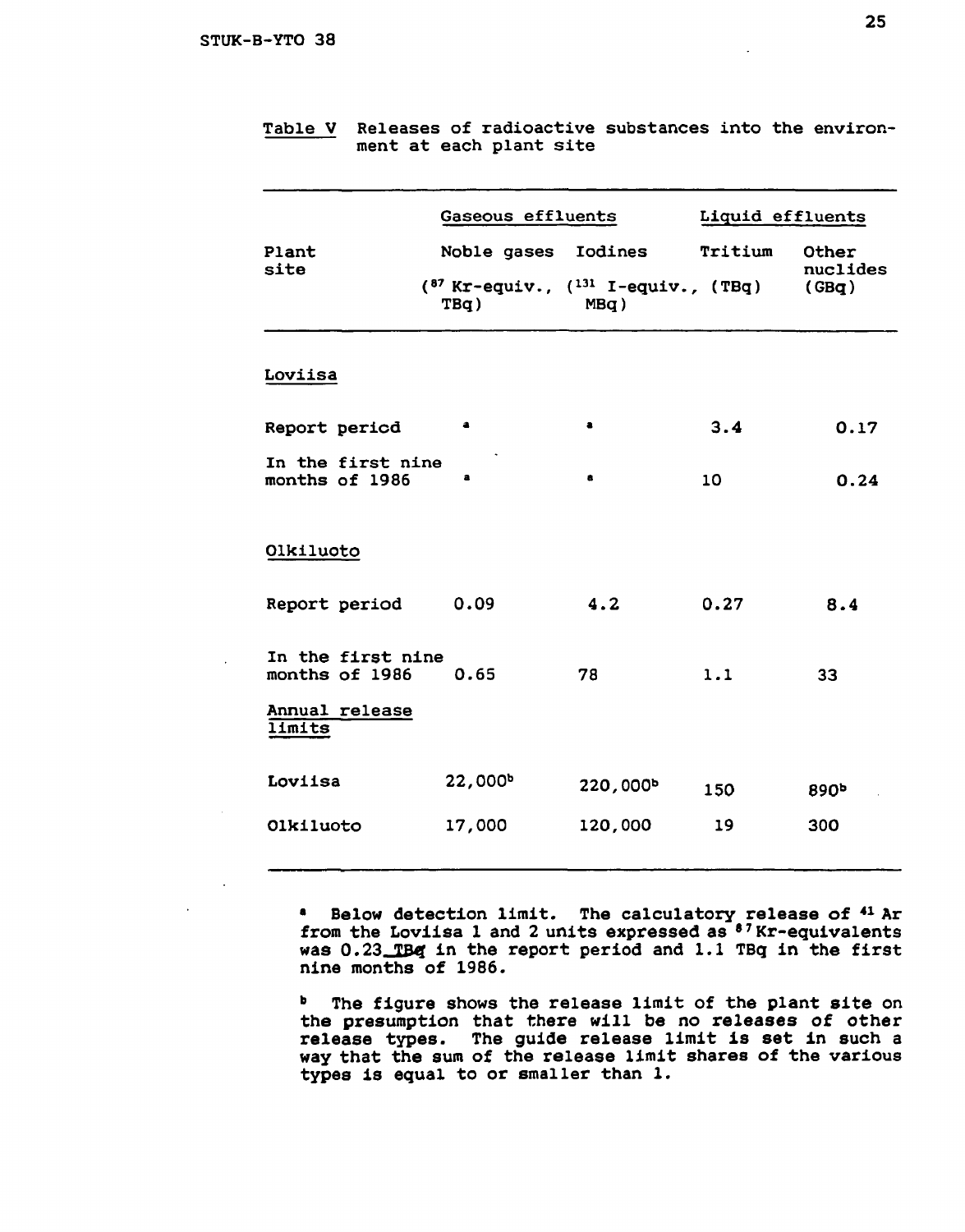

Figure 1 Daily gross power of Loviisa 1 plant unit in July - September 1986

- 1 Annual maintenance
- 2 Trip of one turbine
- 3 Repair of a generator circuit-breaker
- 4 Replacement of **a** main circulation pump. Correction of administrative procedures



**Figure 2 Daily gross power of Loviisa 2 plant unit in July - September 1986** 

- **1 Annual maintenance**
- **2 Correction of administrative procedures**